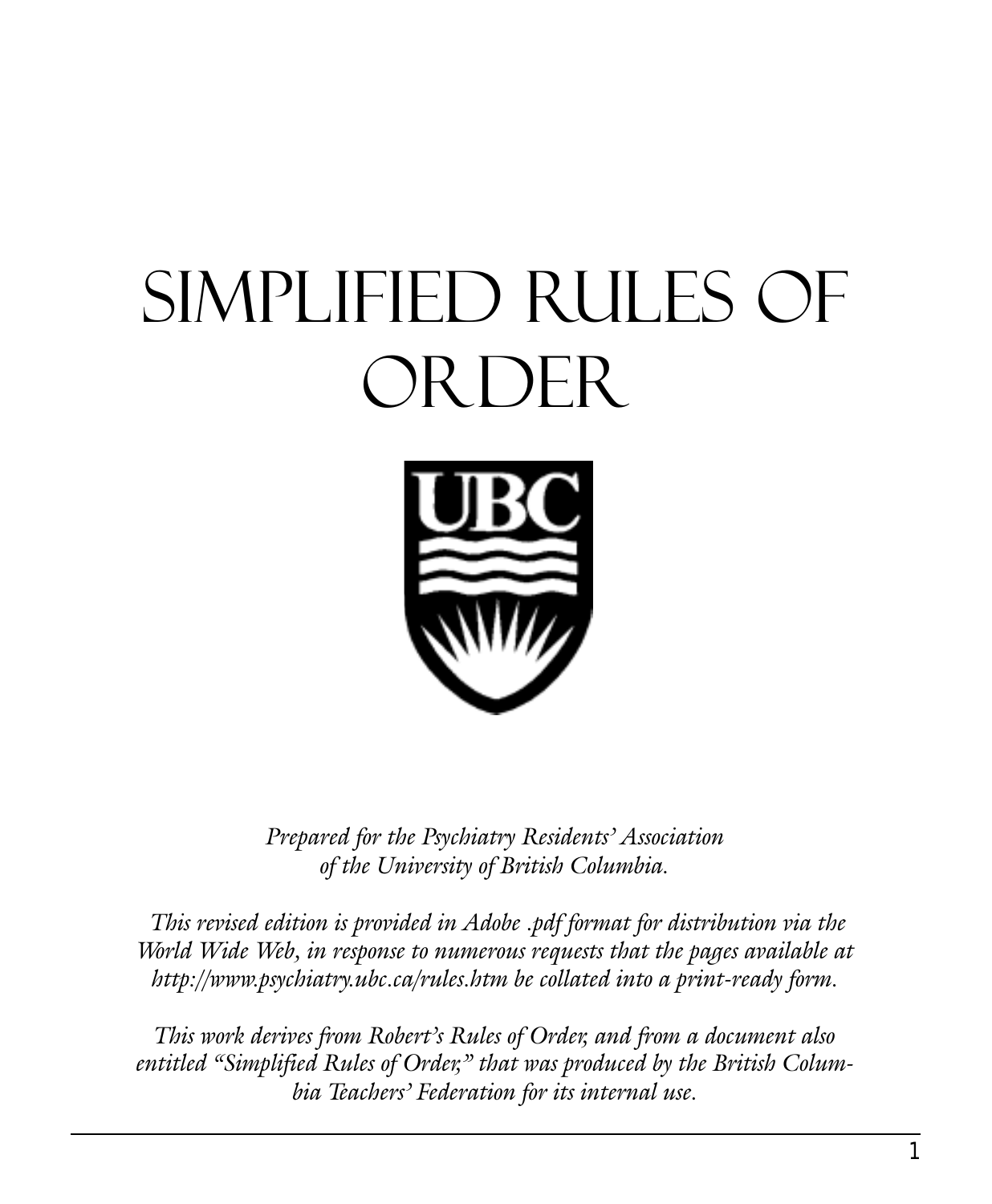# **Contents**

Preface **Principles of Parliamentary Procedure Preparing for a Meeting Procedures Used in Meetings** Quorum of Members The Agenda Debate on Motions Proper Wording of a Motion Determining Results of a Vote Roll Call Vote Challenging a Ruling of the Chair Committee of the Whole Voting Rights of the Chair **How Motions are Classified The Main Motion Table 1. Order of Precedence of Motions Subsidiary Motions** Postpone Indefinitely Amend Refer Postpone to a Certain Time Limit or Extend Limits of Debate Previous Question (To Vote Immediately) Table (Lay on the Table) **Privileged Motions** Orders of the Day Question or Point of Privilege **Recess** Adjourn Fix Time to Which to Adjourn **Incidental Motions** Point of Order Suspension of the Rules Objection to the Consideration of a Question Consideration by Paragraph or Seriatim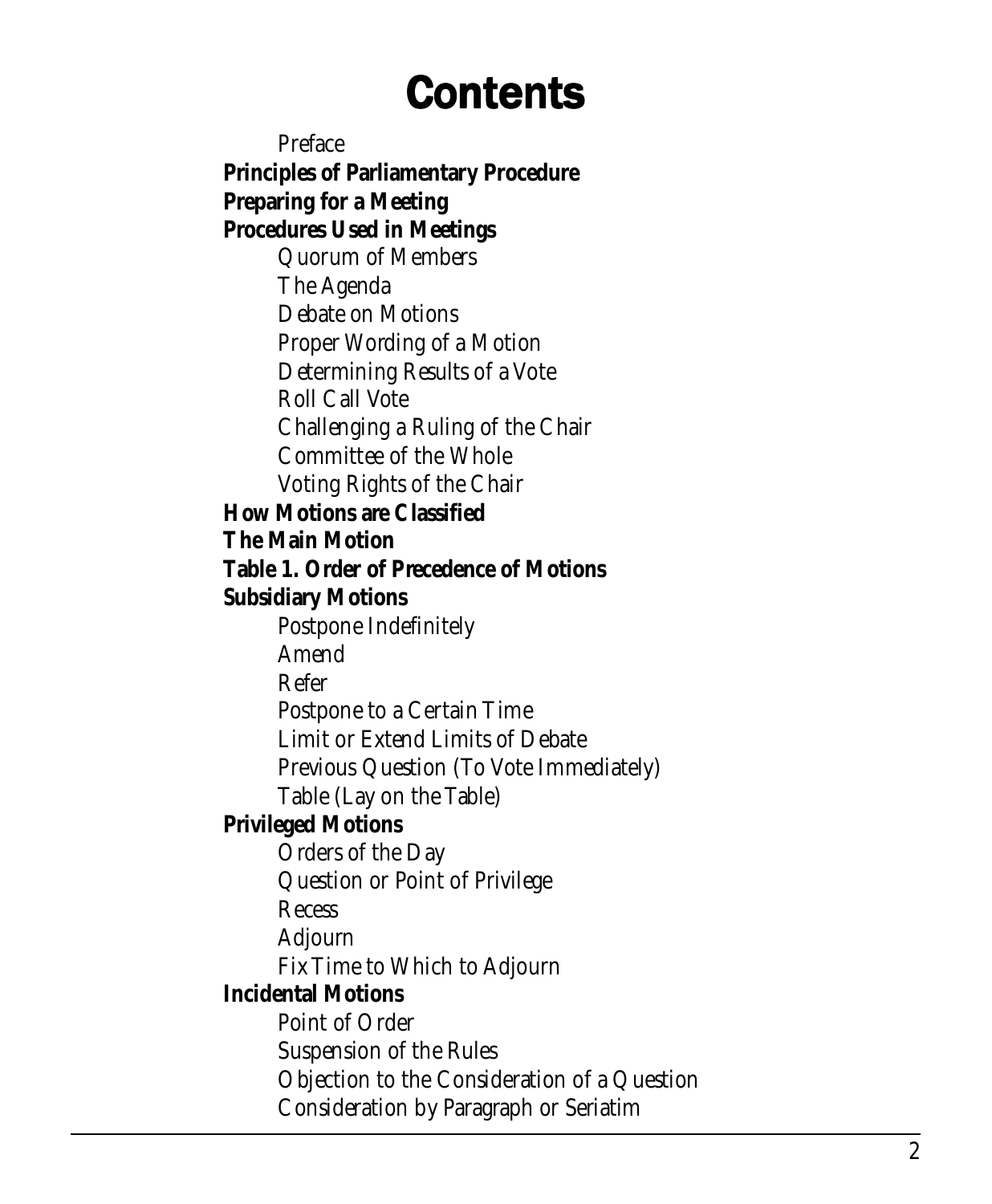Division of the Meeting (Standing Vote) Motions Related to Methods of Voting Motions Related to Nominations Requests and Inquiries **Motions That Bring a Question Again Before the Assembly** Take from the Table Rescind Reconsider **Sample Order of Business** The Order of Business Call to Order Adoption of the Agenda **Minutes** Executive Minutes **Treasurer** Correspondence Unfinished Business Committee Reports New Business **Announcements** Program Adjournment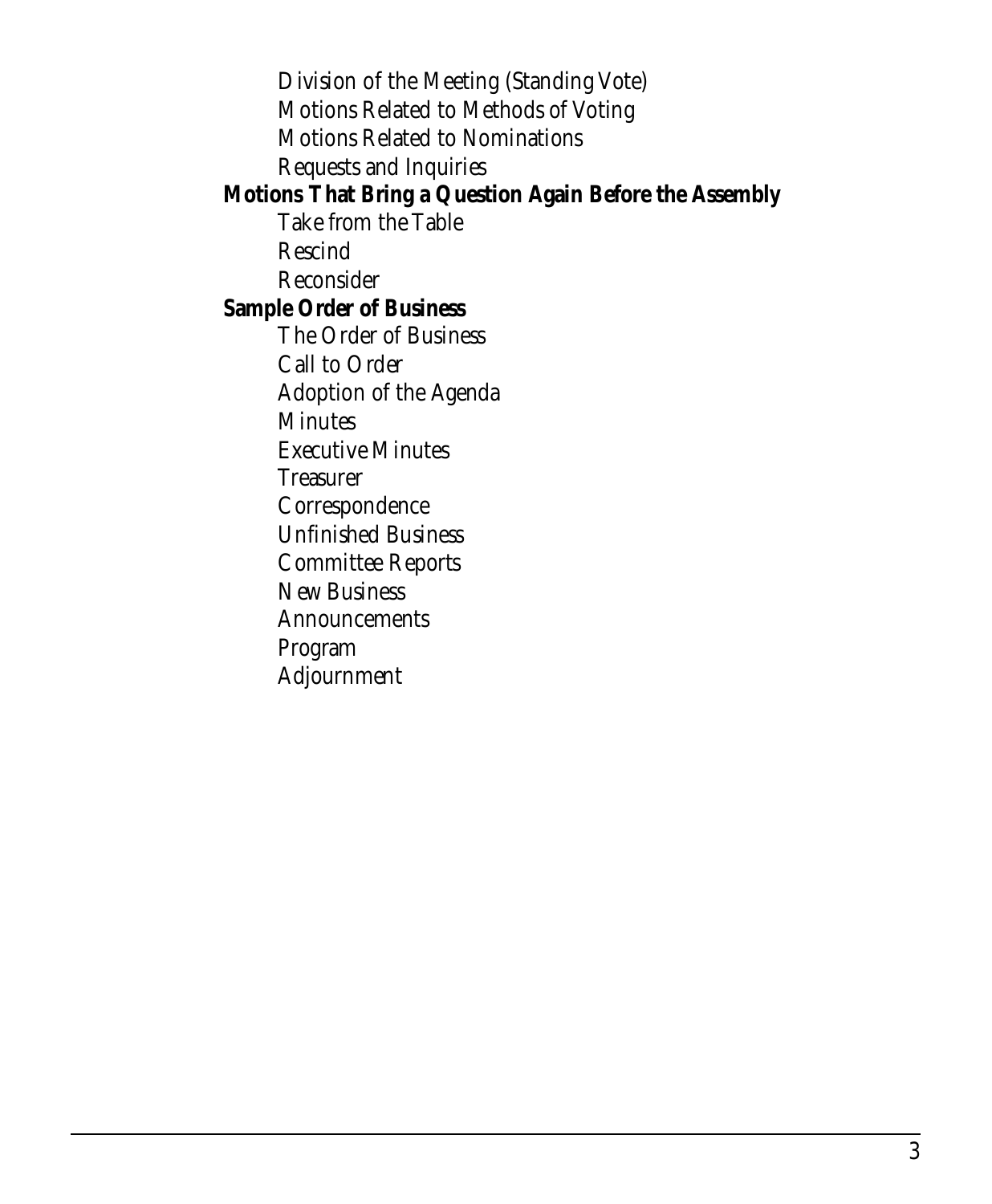#### **Preface**

*Group process, that is, the process of individuals interacting with each other in a group, is a richly complex and intriguing phenomenon. The shifting alliances and rivalries of subgroups and the emergence and clash of dominant personalities can be fascinating to study. Yet, as anyone who has attempted to work with a group to a practical end will attest, the emergence of some kinds of group dynamics can thwart, or completely sabotage, achievement of the group's goals.*

*Systematic rules of parliamentary procedure have gradually evolved over centuries. Their purpose is to facilitate the business of the group and to ensure an equal opportunity for all group members to contribute and participate in conducting the business.*

*Robert's Rules of Order, first published in 1876, is the most commonly used system of parliamentary procedure in North America. The current edition, on which this resource is based, runs to over 300 pages. An attempt has been made to extract the most important ideas and most commonly used procedures, and to package these in a short, simple, accessible and understandable form.*

*To successfully play a game, one needs to know the rules. These are the basic rules by which almost all committees and associations operate. After browsing this resource, the reader will hopefully feel comfortable to confidently participate in the intriguing process of the committees and assemblies of his or her association.*

*LDSM 1996*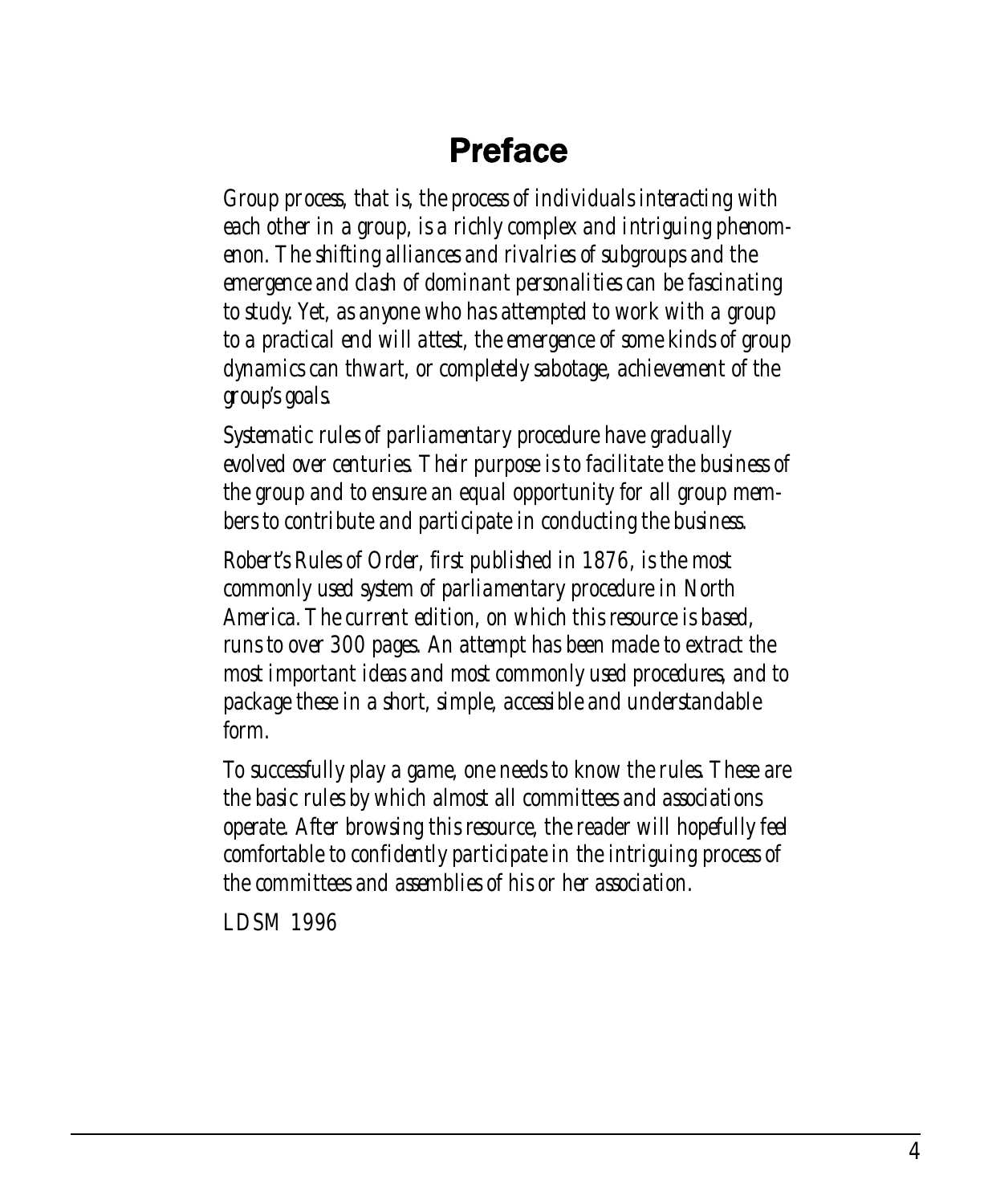# Simplified Rules of Order (to be used by the Saskatoon

Council on Aging's Board and all subcommittees)

#### Principles of Parliamentary Procedure

1. The purpose of parliamentary procedure is to make it easier for people to work together effectively and to help groups accomplish their purposes. Rules of procedure should assist a meeting, not inhibit it.

2. A meeting can deal with only one matter at a time. The various kinds of motions have therefore been assigned an order of precedence (see Table 1).

3. All members have equal rights, privileges and obligations. One of the chairperson's main responsibilities is to use the authority of the chair to ensure that all people attending a meeting are treated equally—for example, not to permit a vocal few to dominate the debates.

4. A majority vote decides an issue. In any group, each member agrees to be governed by the vote of the majority. Parliamentary rules enable a meeting to determine the will of the majority of those attending a meeting.

5. The rights of the minority must be protected at all times. Although the ultimate decision rests with a majority, all members have such basic rights as the right to be heard and the right to oppose. The rights of all members—majority and minority—should be the concern of every member, for a person may be in a majority on one question, but in minority the on the next.

6. Every matter presented for decision should be discussed fully. The right of every member to speak on any issue is as important as each member's right to vote.

7. Every member has the right to understand the meaning of any question presented to a meeting, and to know what effect a decision will have. A member always has the right to request information on any motion he or she does not thoroughly understand. Moreover, all meetings must be characterized by fairness and by good faith. Parliamentary strategy is the art of using procedure legitimately to support or defeat a proposal.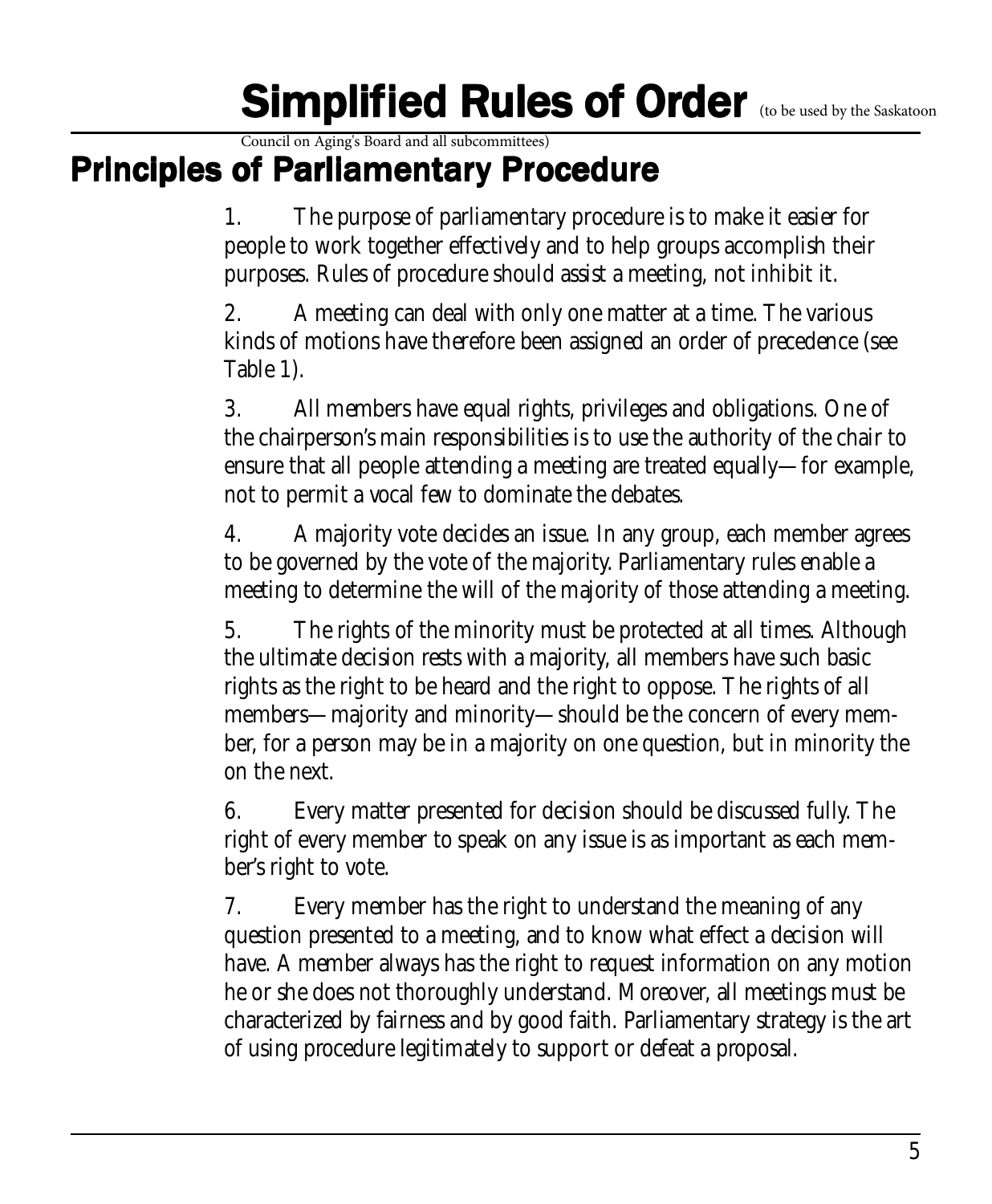# Preparing for a Meeting

Although a chairperson will use the various rules of order in conducting a meeting, there are things the chair can do prior to the meeting to help ensure that things will go smoothly.

One of the most fundamental ways to ensure a successful meeting is often overlooked because it is so obvious—ensuring that the room selected for the meeting is suitable and comfortable. The room should permit a seating arrangement in which no one's view is blocked. Moreover, careful attention should be paid to such matters as lighting, acoustics and ventilation, for such factors can play major roles in the success or failure of a meeting.

By far the most important thing a chairperson can do to ensure a successful meeting is to do his/her homework. The chair should become thoroughly familiar with all the business to be dealt with at the meeting, including any reports to be made by committees or task forces, any motions already submitted by members or groups of members, and insofar as is possible, any "new" business likely to be introduced. Such preparation will enable the person to "stay on top of things" while chairing the meeting, and to anticipate most of the questions likely to be asked, information needed, etc.

The chair should also ensure that key people needed by the meeting (for example, the treasurer, committee chairs) will attend the meeting.

## **Procedures Used in Meetings** Quorum of Members

Before a meeting can conduct business it requires a *quorum*—the minimum number of members who must be present at the meeting before business can be legally transacted. The requirement of a quorum is a protection against unrepresentative action in the name of the association by an unduly small number of people.

The by-laws of an association should specify the number of members that constitute the quorum. Ideally, that number should be the largest number that can be depended on to attend any meeting except in very bad weather or other extremely unfavourable conditions.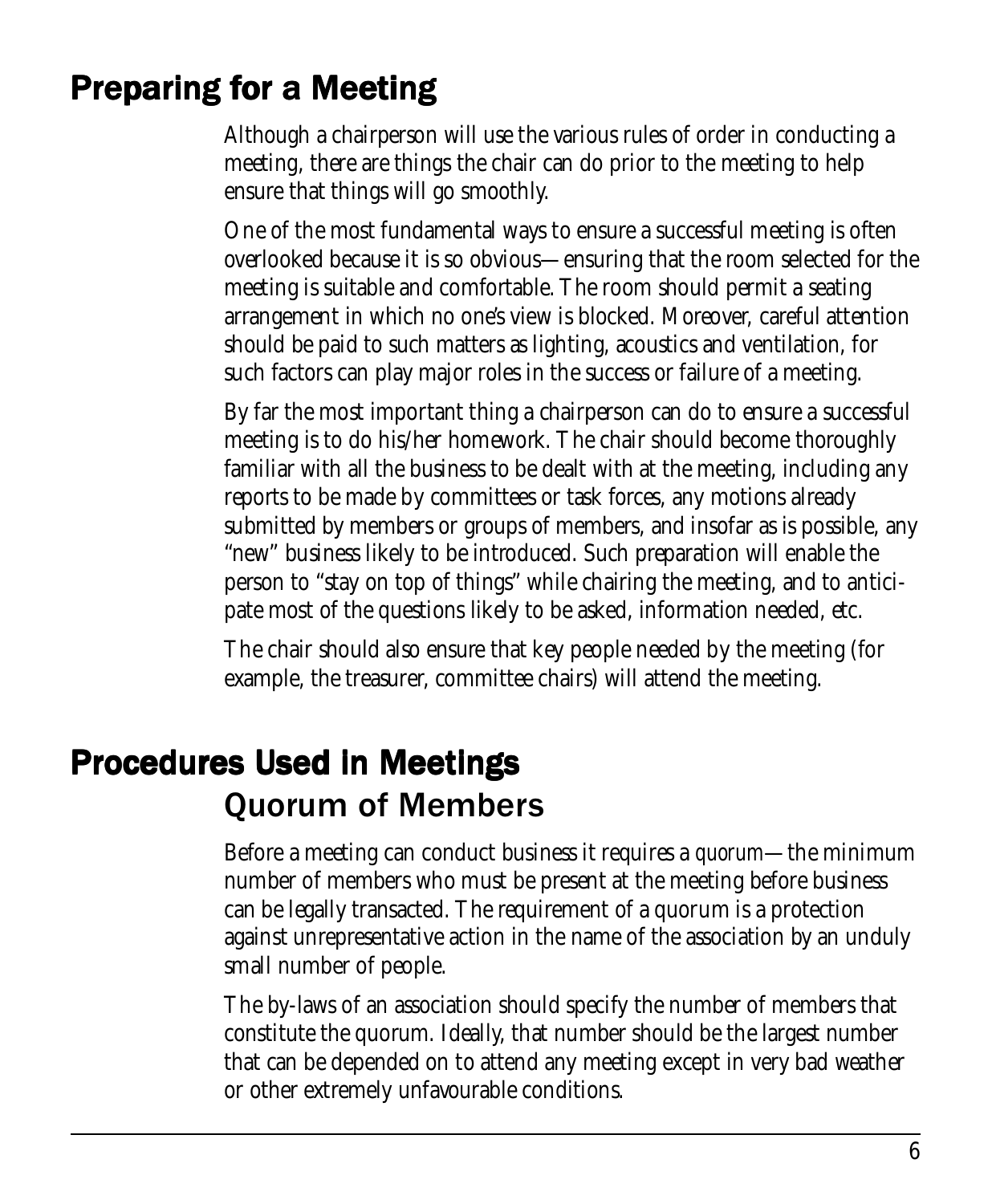Robert's rules state that if the by-laws do not specify what the quorum shall be, it is a majority of the members of the association. In some organizations, however, it is often not possible to obtain the attendance of a majority of the membership at a meeting. Most associations should therefore have a provision in their by-laws for a relatively small quorum. An actual number can be listed, or a percentage of the membership can be specified. No single number or percentage will be suitable for all associations. A quorum should be a small enough number to permit the business of the association to proceed, but large enough to prevent a small minority from abusing the right of the majority of the members by passing motions that do not represent the thinking of the majority.

The quorum for a committee of the whole is the same as that for a regular meeting, unless the by-laws of the association specify otherwise. If a committee of the whole finds itself without a quorum, it can do nothing but rise and report to the regular meeting. In all other committees and task forces a quorum is a majority of the members of the committee or task force.

In any meeting of delegates, the quorum is a majority of the number of delegates who have been registered as attending, even if some of them have departed.

In the absence of a quorum, any business transacted is null and void. In such a case, however, it is that business that is illegal, not the meeting. If the association's rules require that the meeting be held, the absence of a quorum in no way detracts from the fact that the rules were complied with and the meeting held, even though it had to adjourn immediately.

The only actions that can legally be taken in the absence of a quorum are to fix the time in which to adjourn, recess, or take measures to obtain a quorum (for example, contacting members during a recess and asking them to attend). The prohibition against transacting business in the absence of a quorum cannot be waived even by unanimous consent. If an important opportunity would be lost unless acted upon immediately, the members present at the meeting can—at their own risk—act in the emergency in the hope that their actions will be ratified at a later meeting at which a quorum is present.

Before calling a meeting to order, the chair should be sure a quorum is present. If a quorum cannot be obtained, the chair should call the meeting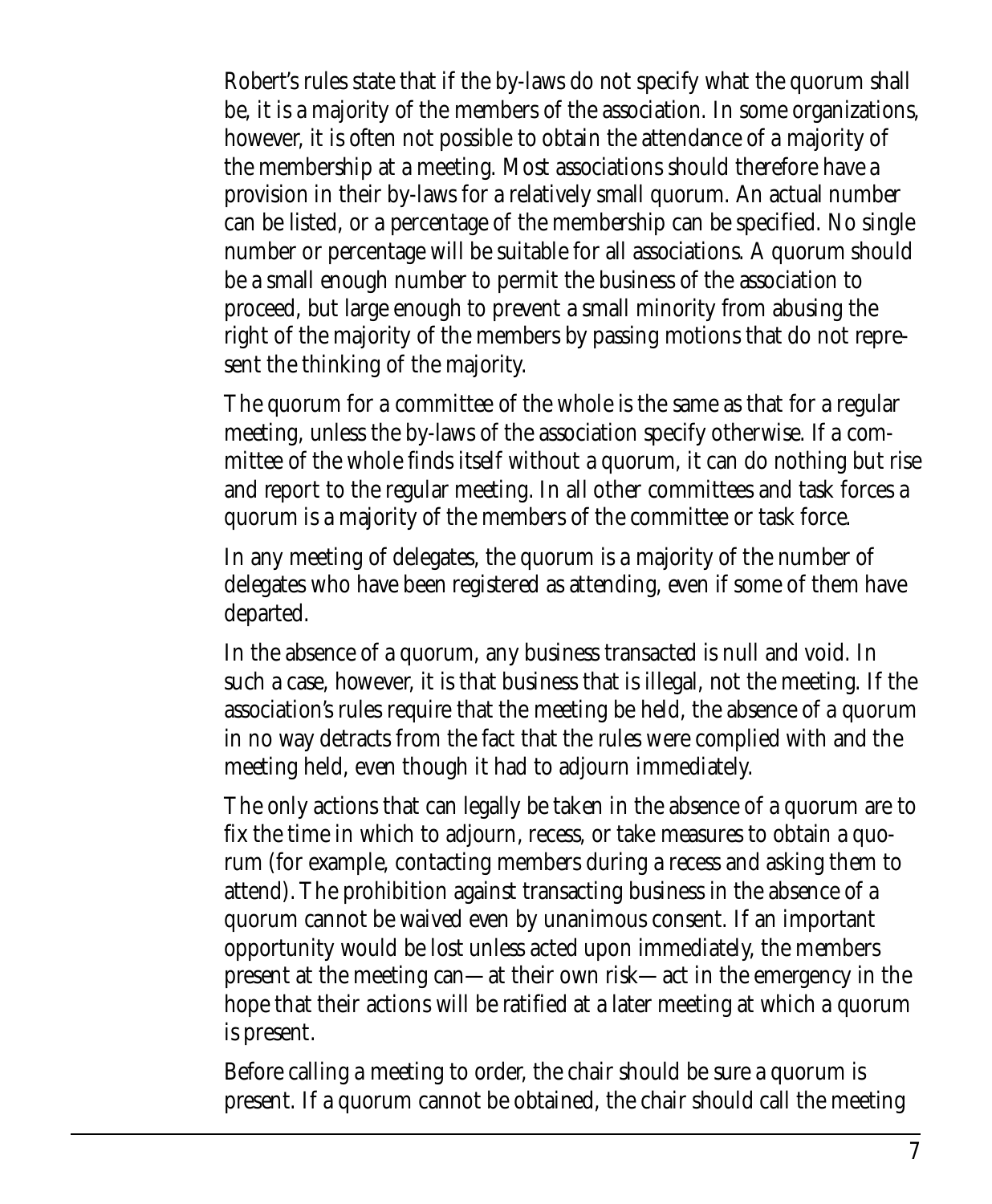to order, announce the absence of a quorum and entertain a motion to adjourn or one of the other motions allowed, as described above.

If a meeting has a quorum to begin with, but members leave the meeting, the continued presence of a quorum is presumed unless the chair or a member notices that a quorum is no longer present. If the chair notices the absence of a quorum, it is his/her duty to declare the fact, at least before taking any vote or stating the question on any new motion. Any member noticing the apparent absence of a quorum can raise a point of order to that effect at any time so long as he or she does not interrupt a person who is speaking. A member must question the presence of a quorum at the time a vote on a motion is to be taken. A member may not at some later time question the validity of an action on the grounds that a quorum was not present when the vote was taken.

If a meeting has to be adjourned because of a lack of a quorum, either before it conducts any business or part way through the meeting, the association must call another meeting to complete the business of the meeting. The usual quorum requirements apply to any subsequent meeting unless the association has specified in its by-laws a procedure to be used in such a situation. (The by-laws could stipulate, for example, that if a meeting had to be terminated for lack of a quorum, another meeting will be held *x* days or weeks later, and that the number of members attending that meeting will constitute a quorum.)

If the by-laws do not provide for a special procedure, all the usual requirements for calling and holding meetings apply.

#### The Agenda

The *agenda* consists of the items of business to be discussed by a meeting. It is made up of "special" and "general" orders.

Usually the chair or another designated person is charged with the responsibility for preparing the agenda. The person preparing the agenda can, of course, seek assistance with the task.

The agenda can be amended either before or after it is adopted. Until the meeting adopts the proposed agenda, the latter is merely a proposal. When a motion to adopt the agenda is made, therefore, the meeting can, by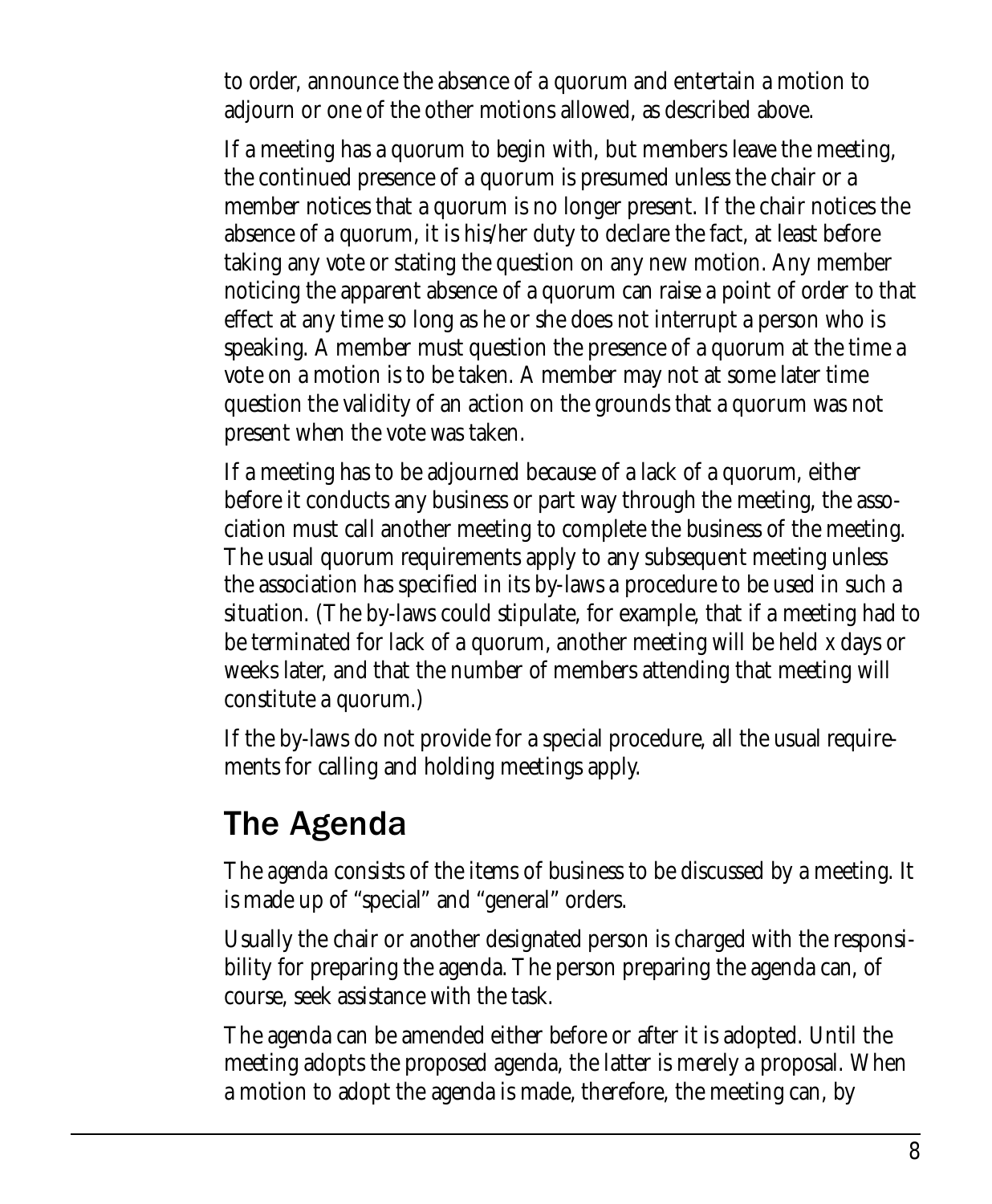motions requiring simple majorities, add items to, delete items from, or rearrange the order of items on the proposed agenda.

Once the agenda has been adopted, the business items on it are the property of the meeting, not of the groups or individuals who submitted the items. Any change to the agenda, once it has been adopted, can be made by motion, but any such motions require two-thirds or larger majorities to pass.

If an individual has submitted a motion for debate by a meeting, but decides, after the agenda has been adopted, not to present the motion, the individual cannot simply withdraw the motion from the agenda; that action requires a two-thirds majority vote, because the effect is to amend the agenda. The individual may choose not to move the motion, but it is the right of any other person attending the meeting to move the motion if he or she wants to do so.

To expedite progress of the meeting, the chair may announce that the individual would like to withdraw the motion, and ask if there is any objection. If no one objects, the chair can go on to the next item of business, because a unanimous lack of objection is, in effect, a unanimous vote to delete the item from the agenda.

Once the agenda has been adopted, each item of business on the agenda will come before the meeting unless: (1) no one moves a motion, (2) no one objects to withdrawal suggested by the sponsoring individual or group, (3) a motion to delete an item from the agenda is made and passed with a twothirds or larger majority, or (4) the meeting runs out of time before the item can be discussed.

In summary, the agenda can be changed before or after it has been adopted. *Before adoption of the agenda, motions to amend the agenda require simple majority votes. After adoption, motions to amend the agenda require two-thirds or larger majorities to pass.*

#### Debate on Motions

Business is accomplished in meetings by means of debating *motions*. The word "motion" refers to a formal proposal by two members (the mover and seconder) that the meeting take certain action.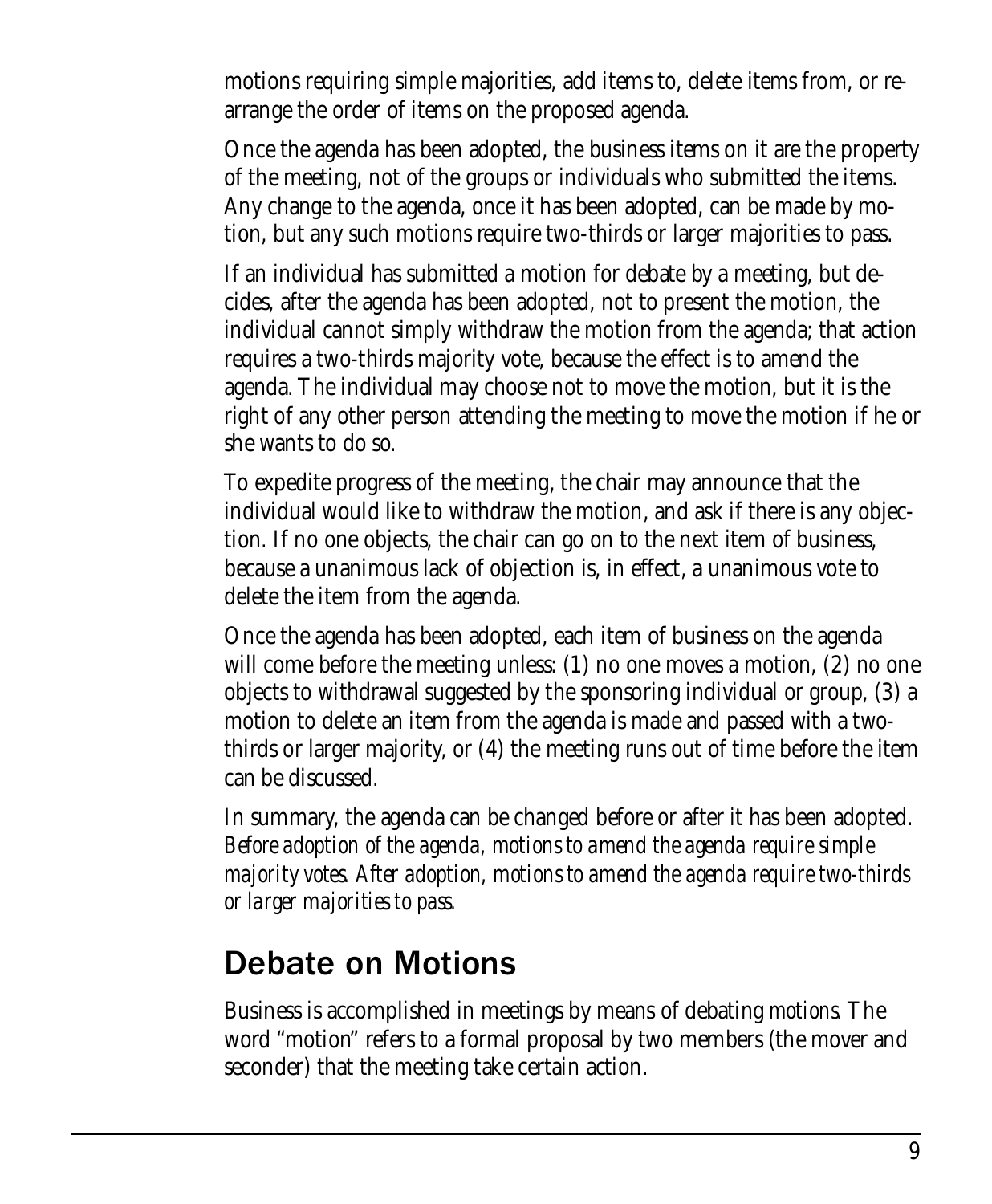Technically, a meeting should not consider any matter unless it has been placed before the meeting in the form of a motion. In practice, however, it is sometimes advantageous to permit limited discussion of a general topic before a motion is introduced. A preliminary discussion can sometimes indicate the precise type of action that is most advisable, whereas presentation of a motion first can result in a poorly worded motion, or a proposal for action that, in the light of subsequent discussion, seems inadvisable. This departure from strict parliamentary procedure must be used with caution, however. The chair must be careful not to let the meeting get out of control.

Normally, a member may speak only once on the same question, except for the mover of the main motion, who has the privilege of "closing" the debate (that is, of speaking last). If an important part of a member's speech has been misinterpreted by a later speaker, it is in order for the member to speak again to clarify the point, but no new material should be introduced. If two or more people want to speak at the same time, the chair should call first upon the one who has not yet spoken.

If the member who made the motion that is being discussed claims the floor and has already spoken on the question, he/she is entitled to be recognized before other members.

Associations may want to adopt rules limiting the time a member may speak in any one debate—for example, five minutes.

The mover of a motion may not speak against his or her own motion, although the mover may vote against it. The mover need not speak at all, but when speaking, it must be in favour of the motion. If, during the debate, the mover changes his or her mind, he or she can inform the meeting of the fact by asking the meeting's permission to withdraw the motion.

#### Proper Wording of a Motion

Much time can be wasted at meetings when a motion or resolution is carelessly worded. It is for this reason that a motion proposed at a meeting, unless it is very short and simple, should always be in writing. The requirement of having to write the motion out forces more careful wording.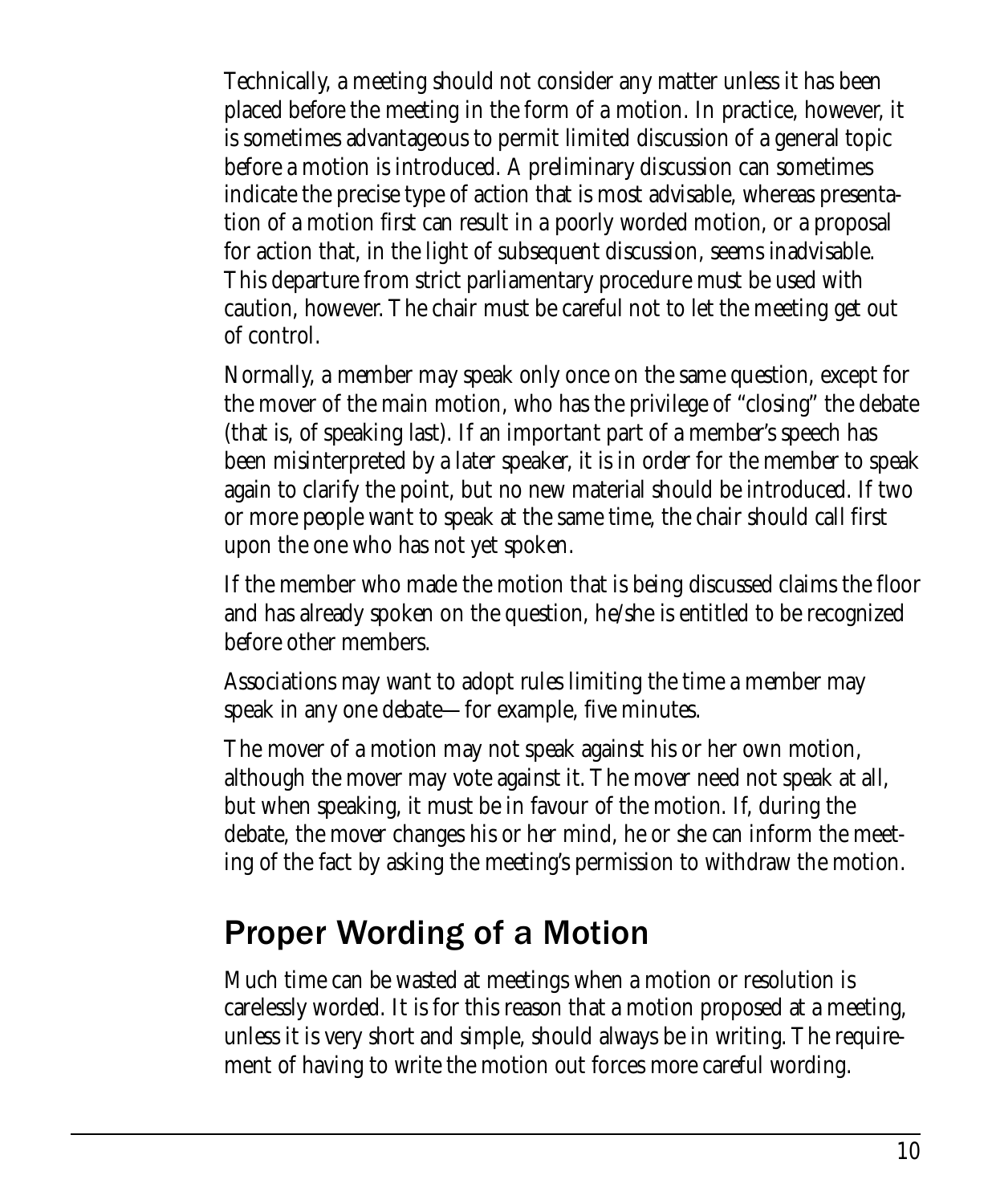#### Determining Results of a Vote

Most motions are decided by a *majority* vote—more than half the votes actually cast, excluding blanks or abstentions. For example, if 29 votes are cast, a majority (more than 14½) is 15. If 30 votes are cast, a majority (more than 15) is 16. If 31 votes are cast, a majority (more than  $15\frac{1}{2}$ ) is 16.

Some motions (see Table 1) require a *two-thirds majority* as a compromise between the rights of the individual and the rights of the meeting. To pass, such motions require that at least two-thirds of the votes actually cast (excluding blanks and abstentions) are in the affirmative. If 60 votes are cast, for example, a two-thirds vote is 40. If 61 votes are cast, a two-thirds vote is 41. If 62 votes are cast, a two-thirds vote is 42. If 63 votes are cast, a two-thirds vote is 42.

A *plurality* vote is the largest number of votes when three or more choices are possible. Unless the association has adopted special rules to the contrary, a plurality vote does not decide an issue unless it is also a majority vote. In a three-way contest, one candidate might have a larger vote than either of the other two, but unless he/she receives more than half of the votes cast, he/she is not declared elected.

The Society Act specifies that the majority required on all "special resolutions" is *three-quarters*. All amendments to by-laws are "special resolutions," and therefore require the three-quarters majority vote.

# Roll Call Vote

A *roll call vote* places on the record how each member votes. It has the opposite effect, therefore, of a *ballot vote*, which keeps each vote secret. Roll call votes are usually used only in representative bodies that publish their minutes or proceedings, since such votes enable the constituents to know how their representatives voted on their behalf. **Roll call votes should not be used in a mass meeting or in any group whose members are not responsible to a constituency**.

If a representative body is going to use roll call votes, the organization of which it is a part should include in its by-laws or procedures a statement of what size of minority is required to call a roll call vote. If the organization has no provisions in its by-laws or procedures, a majority vote is required to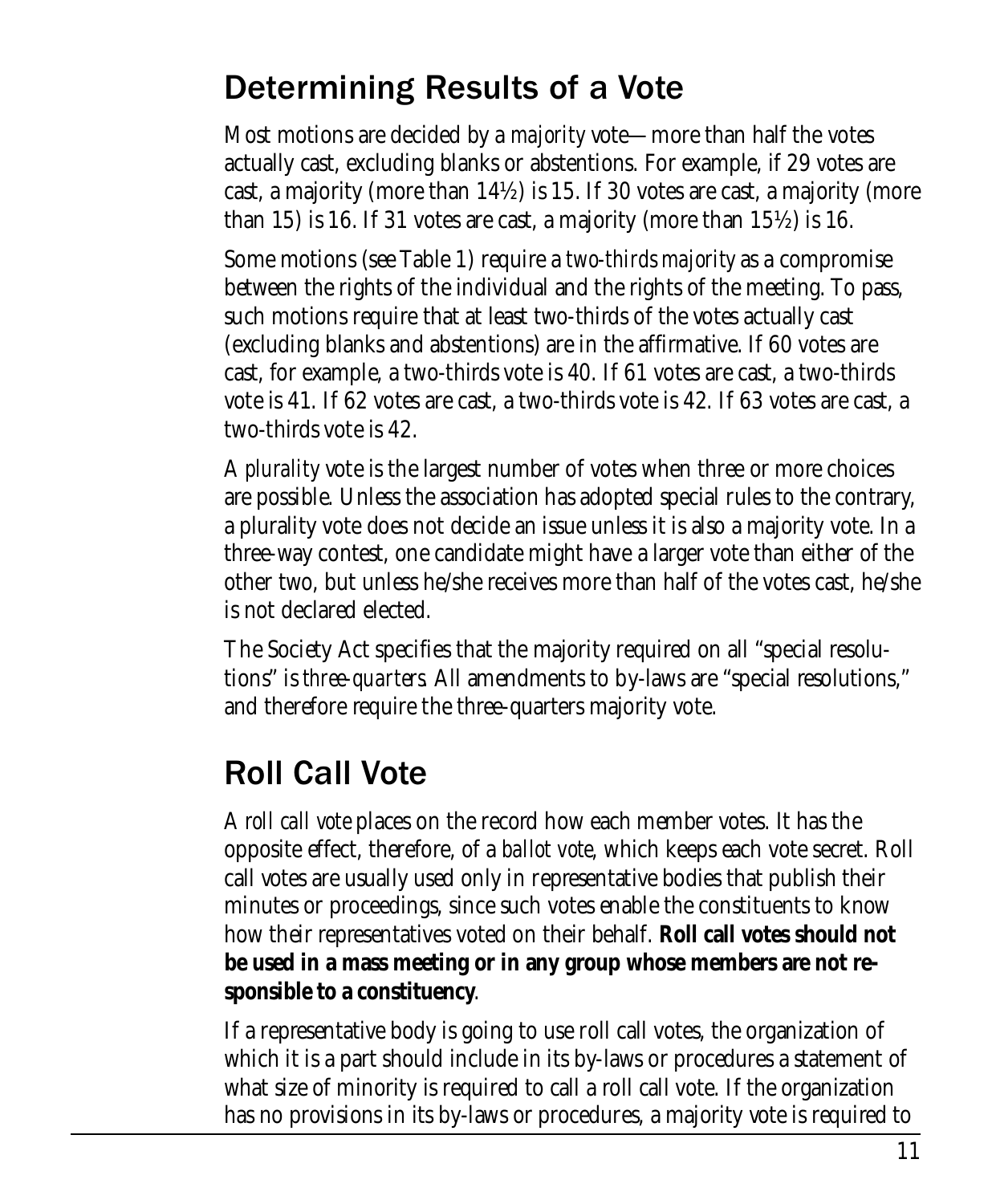order that a roll call vote be taken. (In such instances a vote to have a roll call vote would probably be useless, because its purpose would be to force the majority to go on record.)

Roll call votes cannot be ordered in committee of the whole.

The procedure for taking roll call votes is to call the names of the representatives or delegates alphabetically, and to have each person indicate orally his/her vote.

When the roll call vote has been concluded, the chair should ask if anyone entered the room after his or her name was called. Any such people are permitted to vote then. Individuals may also change their votes at this time. After all additions and changes have been made, the secretary will give to the chairperson the final number of those voting on each side, and the number answering present (abstaining). The chairperson will announce the figures and declare the result of the vote.

The name of each delegate or representative is included in the minutes of the meeting, together with his or her vote.

## Challenging a Ruling of the Chair

Any ruling of the chair can be challenged, but such appeals must be made immediately after the ruling. If debate has progressed, a challenge is not in order. Although Robert's Rules of Order allow debate under certain circumstances, the practice of some groups is to allow no debate.

Robert calls a challenge to the chair an "appeal" from the chair's decision. When a member wishes to appeal from the decision of the chair, the member rises as soon as the decision is made, even if another has the floor, and without waiting to be recognised by the chair, says, "Mr. Chairman, I appeal from the decision of the chair." The chair should state clearly the question at issue, and if necessary the reasons for the decision, and then state the question this way: "The question is, 'Shall the decision of the chair be sustained?'" If two members (mover and seconder) appeal a decision of the chair, the effect is to take the final decision on the matter from the chair and vest it in the meeting.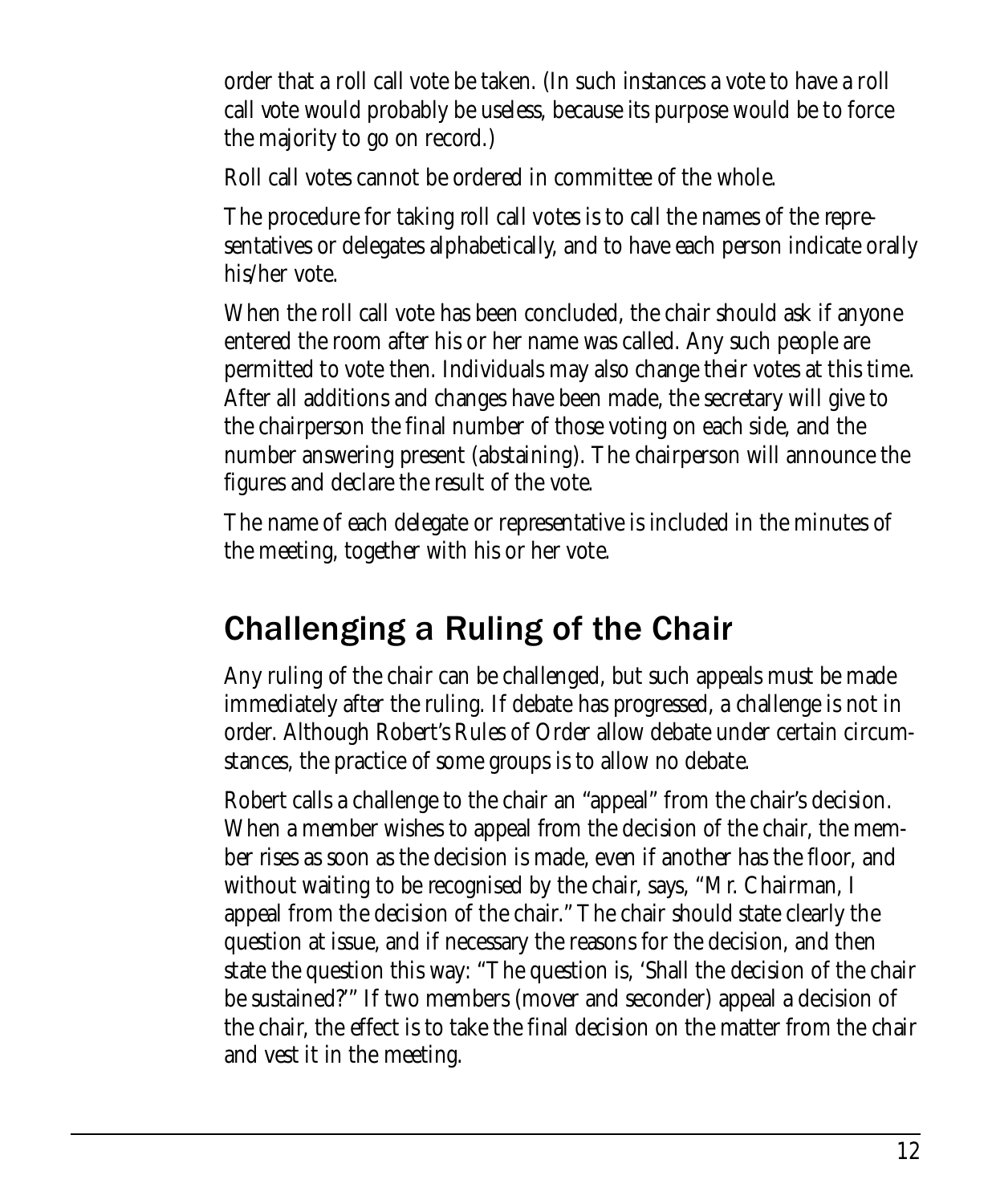Such a motion is in order when another speaker has the floor, but it must be made at the time of the chair's ruling. As noted above, if any debate or business has intervened, it is too late to challenge. The motion must be seconded, is not amendable, but can be reconsidered. A majority or tie vote sustains the decision of the chair, on the principle that the chair's decision stands until reversed by a majority of the meeting. If the presiding officer is a member of the meeting, he or she can vote to create a tie and thus sustain the ruling. (See also the section on Voting Rights of the Chairperson.)

It should be noted that members have no right to criticize a ruling of the chair unless they appeal it.

## Committee of the Whole

The *committee of the whole house* ("committee of the whole" is the commonly used term) is a procedure used occasionally by meetings. When a meeting resolves itself into a committee, discussion can be much more free.

Robert distinguishes three versions of committee of the whole, each appropriate for a meeting of a particular size.

- 1) In a formal *committee of the whole*, suited to large meetings, the results of votes taken are not final decisions of the meeting, but have the status of recommendations that the meeting itself must vote on under its regular rules. Moreover, a chairperson of the committee of the whole is appointed, and the regular presiding officer of the meeting leaves the chair. The purpose for this move is to disengage the presiding officer from any difficulties that may arise during the committee's session, so that he/she can be in a better position to preside effectively during the final consideration of the matter by the regular meeting.
- 2) The *quasi committee of the whole* is particularly suitable for meetings of medium size (about 50-100 members). The results of votes taken in committee are reported to the meeting for final consideration under the regular rules, as with a committee of the whole. In this form, however, the presiding officer of the meeting remains in the chair and presides over the committee's session.
- 3) *Informal consideration* is suited to small meetings. The procedure simply removes the normal limitations on the number of times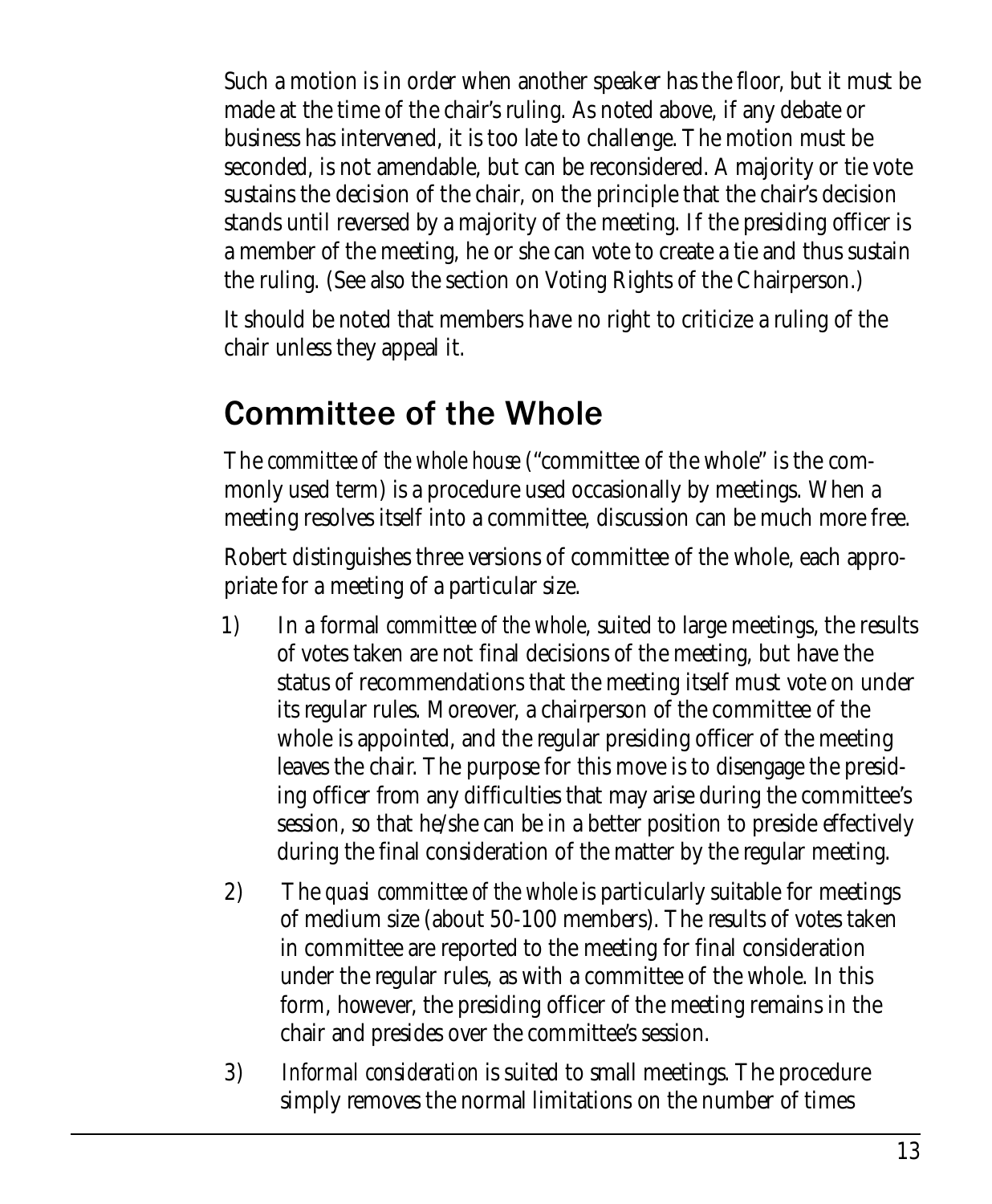members can speak in debate. The regular presiding officer remains in the chair, and the results of the votes taken during informal consideration are decisions of the meeting, and are not voted on again.

The procedure is for a member to rise and move: "That this meeting go into committee of the whole to consider..." A seconder is required.

In forming a committee of the whole, the meeting elects a chairperson, or the chair appoints another person to preside over the committee session and then vacates the chair. (When the president has been chairperson, the vicepresident is usually named to chair the committee session.) Any guests who are present may then be asked to leave the meeting. If the meeting wants to discuss a matter without the presence of visitors, it can decide formally or informally to ask the chair to request guests to leave temporarily, and that the meeting proceed *in camera*.

Regular rules of order apply as in a meeting, except that members may speak more than once to the same question and that motions made in committee do not require seconders. The committee may consider only the matters referred to it by the meeting (in the motion forming the committee of the whole). No minutes are kept of the committee's session, although notes should be kept for the purpose of reporting to the meeting.

Calls for orders of the day are not in order in a committee of the whole.

When the committee of the whole has fully considered the matter referred to it, a member will move: "That the committee now rise and report." If this motion carries, the chairperson of the meeting resumes the chair and calls upon the chairperson of the committee to report. A report usually takes the form: "The committee of the whole considered the matter of ... and makes the following recommendations ..."

A mover and seconder are required for each recommendation. Amendments may be proposed in the usual manner. Because the only minutes kept are those of the regular meeting, it is important that any action wanted be correctly reported to the meeting from the committee session and that proposed motions be made regarding the action required.

If the committee of the whole wants additional time to consider the matter referred to it, it may decide to ask the regular meeting for permission to sit again. A time will then be established by a regular motion.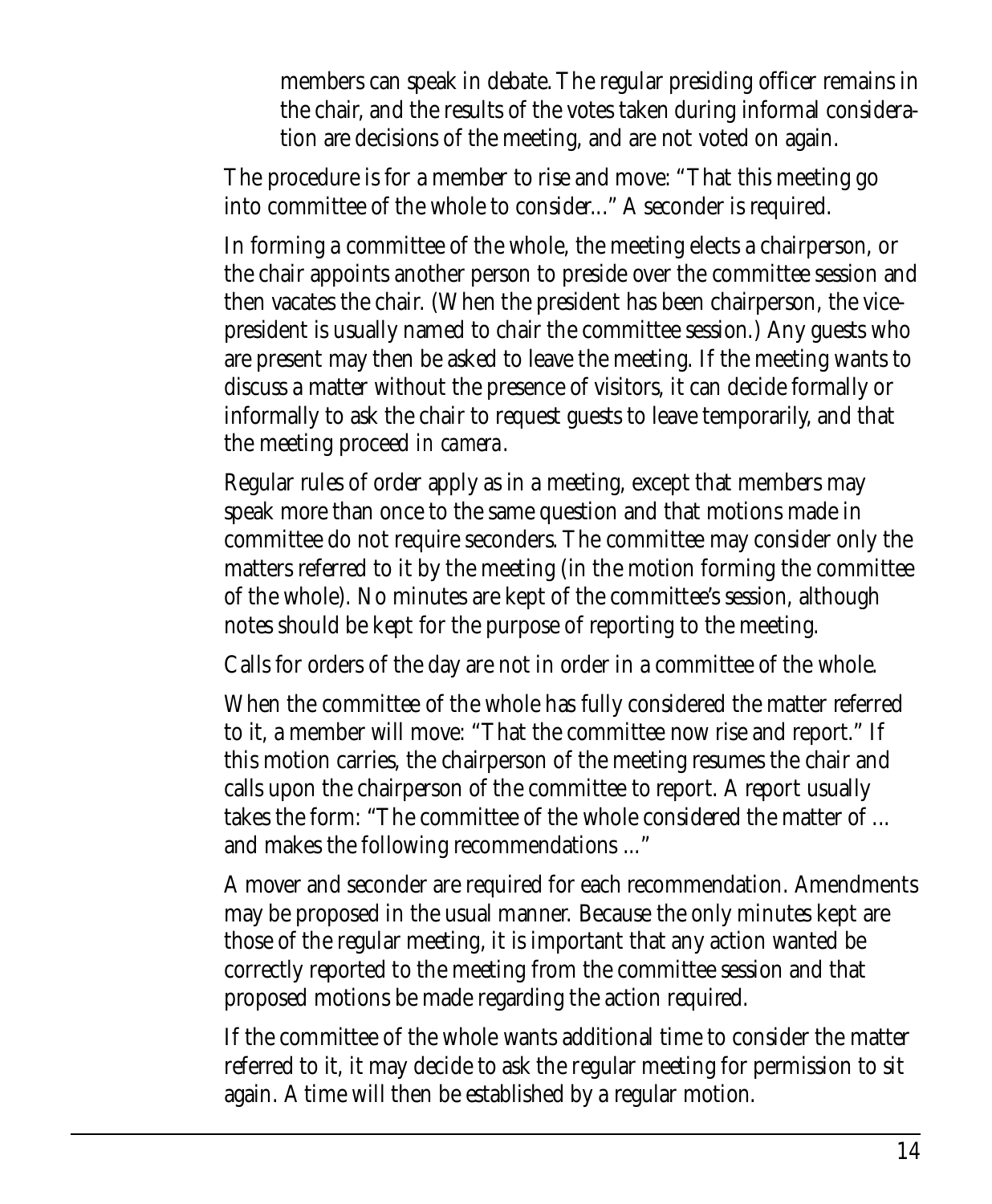# Voting Rights of the Chair

Robert's rules state that if the presiding officer is a member of the group concerned, he or she has the same voting rights as any other member. The chair protects impartiality by exercising voting rights only when his or her vote would affect the outcome. In such cases the chair can either vote and thereby change the result, or can abstain. If the chair abstains, he/she announces the result of the vote with no mention of his/her own vote.

The outcome of any motion requiring a majority vote will be determined by the chair's action in cases in which, without his/her vote, there is either a tie vote or one more vote in the affirmative than in the negative. Because a majority of affirmative votes is necessary to adopt a motion, a tie vote rejects the motion. If there is a tie without the chair's vote, the chair can vote in the affirmative, thereby creating a majority for the motion. If the chair abstains from voting in such a case, however, the motion is lost (because it did not receive a majority).

If there is one more affirmative vote than negative votes without the chair's vote, the motion is adopted if the chair abstains. If he/she votes in the negative, however, the result is a tie and the motion is therefore lost.

In short, the chairperson can vote either to break or to cause a tie; or, when a two-thirds vote is required, can vote either to cause or to block the attainment of the necessary two-thirds.

The chair cannot vote twice, once as a member, then again in his/her capacity as presiding officer.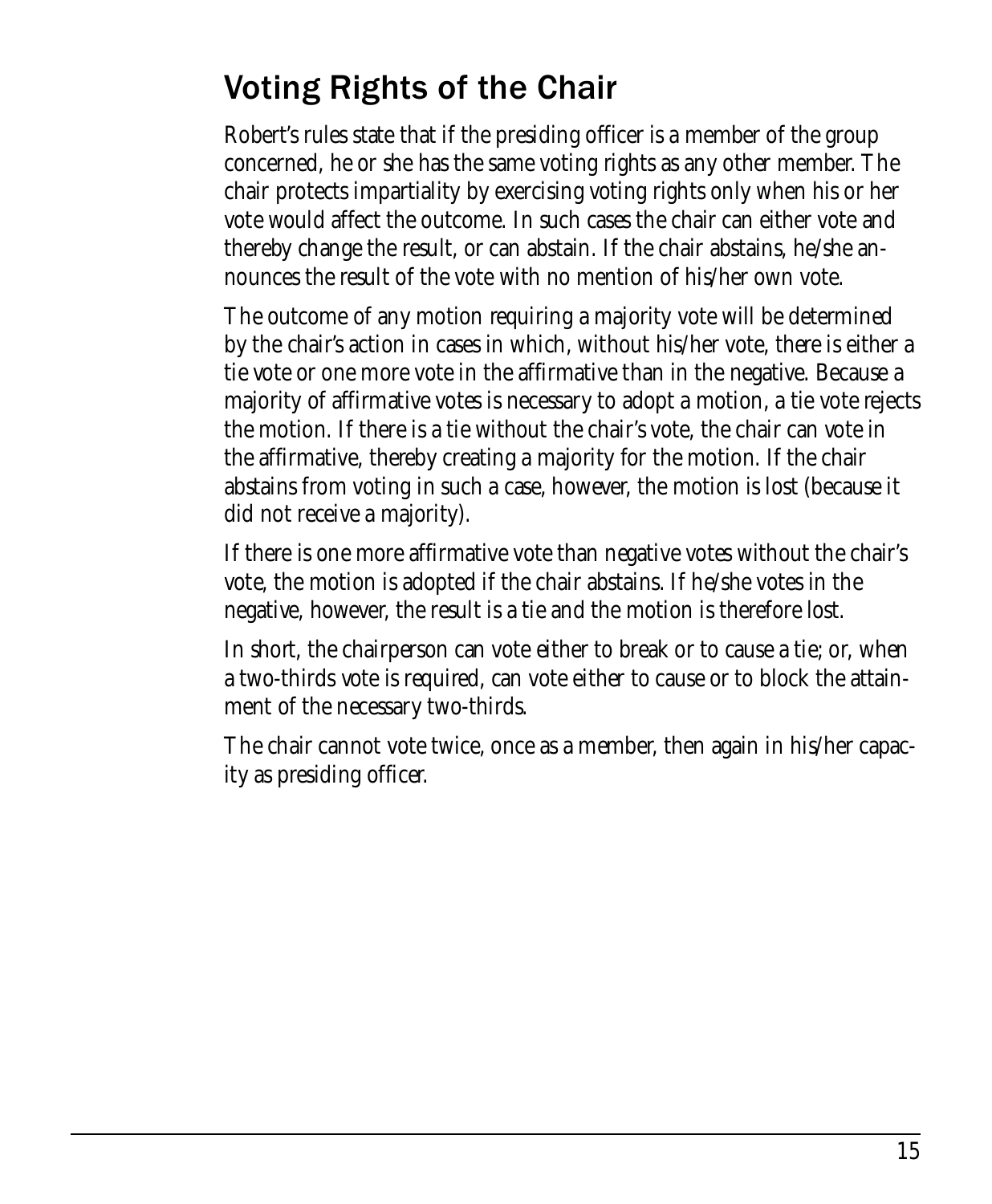## **How Motions are Classified**

For convenience, motions can be classified into five groups:

- 1. main motions
- 2. subsidiary motions
- 3. privileged motions > known as secondary motions
- 4. incidental motions
- 5. motions that bring a question again before a meeting

The motions in the second, third and fourth classes (subsidiary, privileged and incidental motions) are often called *secondary* motions, to distinguish them from *main* motions.

Secondary motions are ones that are in order when a main motion is being debated; ones that assist a meeting to deal with the main motion.

Before examining each of the five types of motions, one should understand the concept *of order of precedence of motions.* This concept is based on the principle that a meeting can deal with only one question at a time. Once a motion is before a meeting, it must be adopted or rejected by a vote, or the meeting must dispose of the question in some other way, before any other business can be introduced. Under this principle, a main motion can be made only when no other motion is pending. However, a meeting can deal with a main motion in several ways other than just passing or defeating it. These other ways are the purpose of the various secondary motions, the motions in categories two, three and four of the five categories of motions listed above.

The rules under which secondary motions take precedence over one another have evolved gradually through experience. If two motions, A and B, are related in such a way that motion B can be made while motion A is pending, motion B *takes precedence over* motion A and motion A *yields* to motion B.

A secondary motion thus takes precedence over a main motion; a main motion takes precedence over nothing, yielding to all secondary motions. When a secondary motion is placed before a meeting, it becomes the immediately pending question; the main motion remains pending while the secondary motion is dealt with.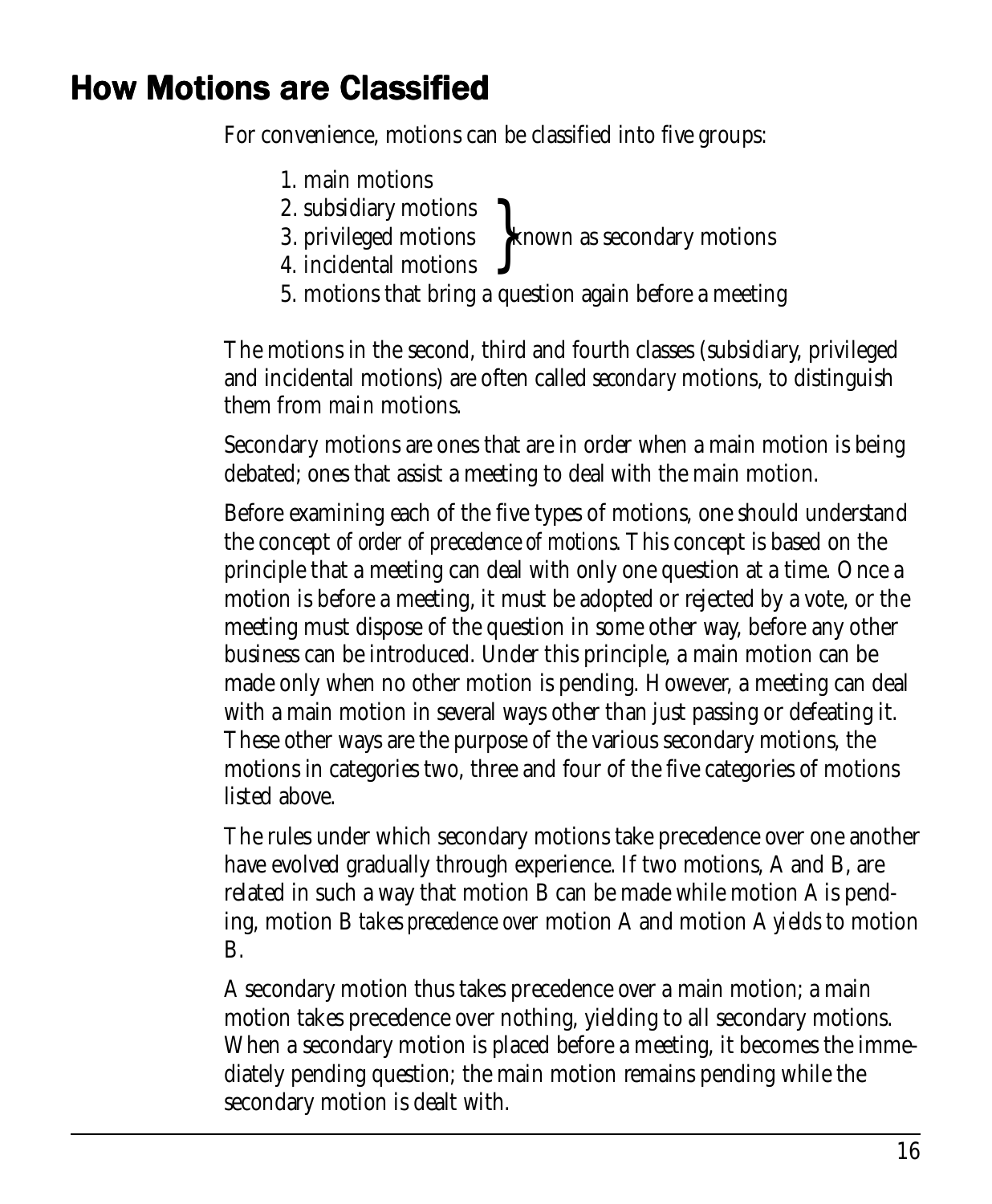Certain secondary motions also take precedence over others, so that it is possible for more than one secondary motion to be pending at any one time (together with the main motion). In such a case, the motion most recently accepted by the chair is the immediately pending question—that is, it takes precedence over all the others.

The main motion, the subsidiary motions, and the privileged motions fall into a definite *order of precedence,* which gives a particular rank to each. The main motion—which does not take precedence over anything—ranks lowest. Each of the other motions has its proper position in the rank order, taking precedence over the motions that rank below and yielding to those that rank above it.

For ease of reference, the order of precedence is presented in Table 1.

When a motion is on the floor, a motion of higher precedence may be proposed, but no motion of lower precedence is in order.

At any given time there can be pending only one motion of any one rank. This means that other motions proposed during consideration of a motion can be accepted by the chair *only* if they are of higher precedence. In voting, the meeting proceeds with the various motions in inverse order—the last one proposed, being of highest precedence, is the first one to be decided.

It should be noted that "precedence" and "importance" are not synonyms. Indeed, the most important motion—the main motion—is the lowest in precedence.

#### **The Main Motion**

A main motion is a motion that brings business before a meeting. Because a meeting can consider only one subject at a time, a main motion can be made only when no other motion is pending. A main motion ranks lowest in the order of precedence.

When a main motion has been stated by one member, seconded by another member, and repeated for the meeting by the chair, the meeting cannot consider any other business until that motion has been disposed of, or until some other motion of higher precedence has been proposed, seconded and accepted by the chair.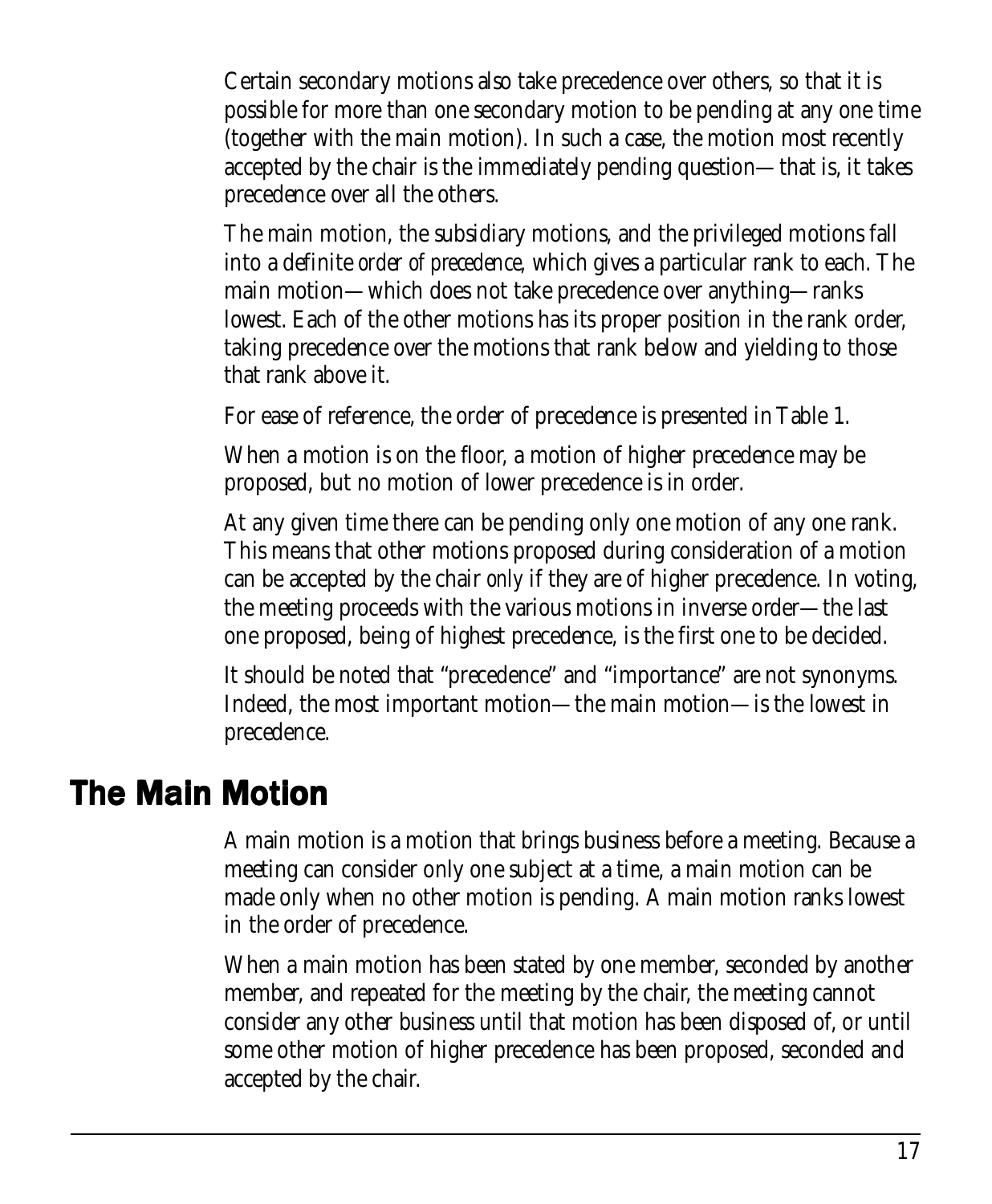|            |         | Rank               | Motion                           | may interrupt<br>speaker | second<br>required        | debatable                 | amendable                    | may be<br>reconsidered | majority<br>required | $2/3$ majority<br>required |
|------------|---------|--------------------|----------------------------------|--------------------------|---------------------------|---------------------------|------------------------------|------------------------|----------------------|----------------------------|
| privileged | motions | 1.                 | Fix time to adjourn              |                          | $\pmb{\times}$            |                           | $\pmb{\times}$               | $\pmb{\times}$         | $\pmb{\times}$       |                            |
|            |         | 2.                 | Adjourn                          |                          | $\pmb{\times}$            |                           |                              |                        | $\pmb{\times}$       |                            |
|            |         | 3.                 | Recess                           |                          | $\pmb{\times}$            |                           | $\pmb{\times}$               |                        | $\pmb{\times}$       |                            |
|            |         | 4.                 | Question of<br>privilege         | $\mathbf x$              | $\mathbf{x}^1$            | $\pmb{\times}$            | ×                            | ×                      | $\pmb{\times}$       |                            |
|            |         | 5.                 | Orders of the day                | $\pmb{\times}$           |                           |                           |                              |                        |                      | $x^2$                      |
| subsidiary |         | 6.                 | Table                            |                          | $\pmb{\times}$            |                           |                              |                        | $\pmb{\times}$       |                            |
|            |         | 7.                 | Previous question                |                          | ×                         |                           |                              | $\mathbf{x}^3$         |                      | $\pmb{\times}$             |
|            | motions | $\boldsymbol{8}$ . | Limit/extend limits<br>of debate |                          | $\pmb{\times}$            |                           | ×                            | ×                      |                      | ×                          |
|            |         | 9.                 | Postpone to a<br>certain time    |                          | ×                         | $x^4$                     |                              | ×                      | $\mathbf{x}^5$       | $x^5$                      |
|            |         | 10.                | Refer                            |                          | $\pmb{\times}$            | $\mathbf{x}^6$            | $\pmb{\times}$               | $\mathbf{x}^7$         | $\pmb{\times}$       |                            |
|            |         | 11.                | Amend                            |                          | ×                         | $\pmb{\times}$            | $\mathbf{x}^{\mathbf{\ell}}$ | $\pmb{\times}$         | ×                    | $\mathbf{x}^{\mathbf{0}}$  |
|            |         | 12.                | Postpone<br>indefinitely         |                          | $\boldsymbol{\mathsf{x}}$ | $\pmb{\times}$            |                              | $\times$ <sup>10</sup> | $\pmb{\times}$       |                            |
|            |         | 13.                | <b>Main motion</b>               |                          | ×                         | $\boldsymbol{\mathsf{x}}$ | $\pmb{\times}$               | $\pmb{\times}$         | $\pmb{\times}$       |                            |

#### Table 1. Order of Precedence of Motions

1. If a formal motion is made.

2. Must be enforced on the demand of any member unless the orders of the day (agenda) are set aside by two-thirds vote. If chair's ruling is challenged, majority vote required.

- 3. Can be reconsidered but only before the previous question has been put.
- 4. Only as to propriety or advisability of postponing and of postponing to a certain time.
- 5. Requires two-thirds majority if postponed to a later time in the same meeting (amends the agenda). If postponed to a subsequent meeting, then only a simple majority required.
- 6. Only as to propriety or advisability of referral.
- 7. Can be reconsidered if the group to which the matter has been referred has not started work on the matter.
- 8. An amendment to an amendment is not itself amendable.
- 9. A motion to amend the agenda requires a two-thirds majority.
- 10. Can be reconsidered only if the motion is passed.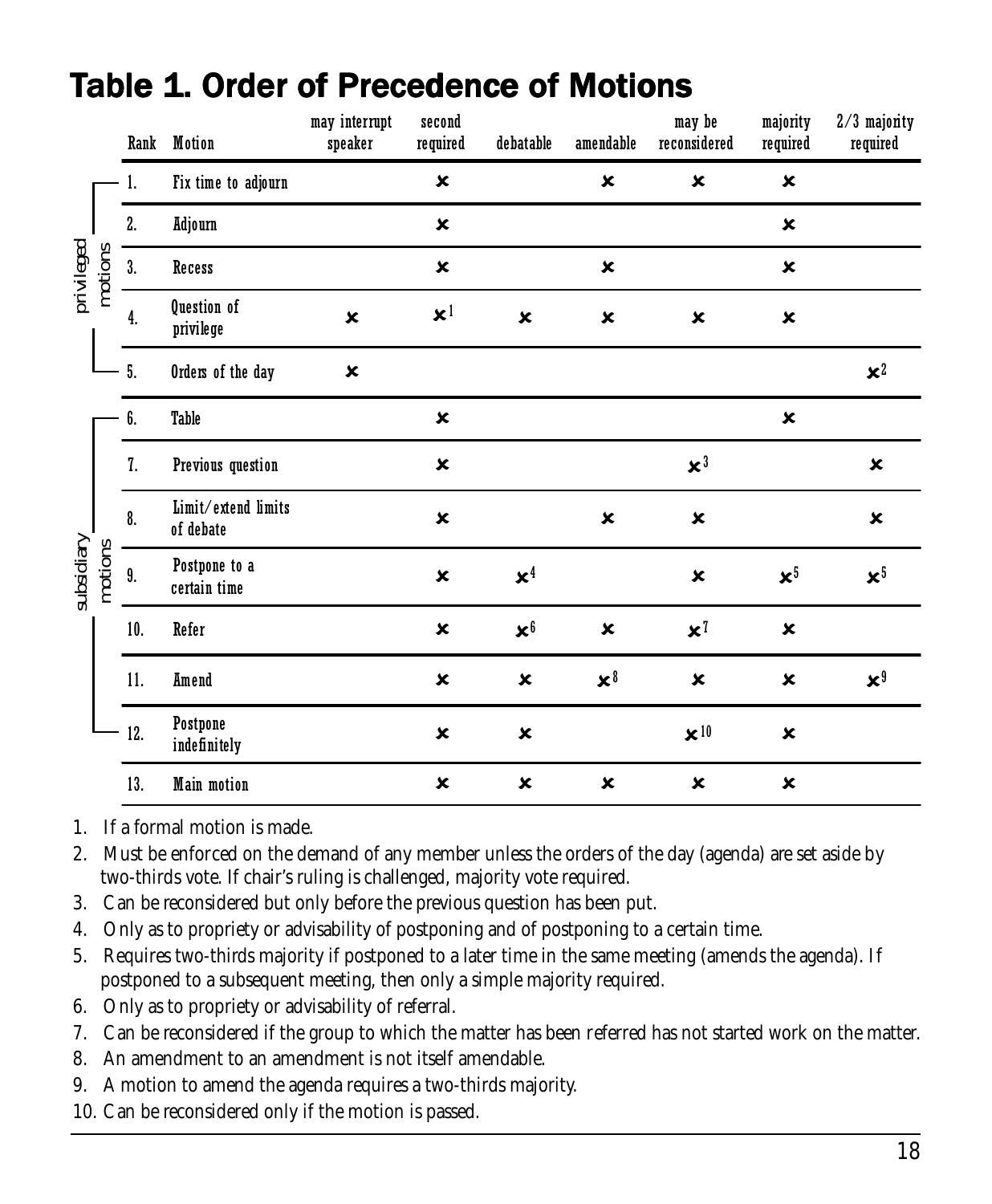Unless the main motion is very short and simple, the mover should hand it in writing to the secretary.

A main motion must not interrupt another speaker, requires a seconder, is debatable, is lowest in rank or precedence, can be amended, cannot be applied to any other motion, may be reconsidered, and requires a majority vote.

When a motion has been made by a member and seconded by another, it becomes the property of the meeting. The mover and seconder cannot withdraw the motion unless the meeting agrees. (Usually the chair will ask if the meeting objects to the motion's being withdrawn. If no one objects, the chair will announce: "The motion is withdrawn." See section on agenda.)

#### **Subsidiary Motions**

Subsidiary motions assist a meeting in treating or disposing of a main motion (and sometimes other motions). The subsidiary motions are listed below in ascending order of rank. Each of the motions takes precedence over the main motion and any or all of the motions listed before it.

The seven subsidiary motions are:

- 1. postpone indefinitely
- 2. amend
- 3. refer
- 4. postpone to a certain time
- 5. limit or extend limits of debate
- 6. previous question
- 7. table

# Postpone Indefinitely

Despite its name, this motion is not one to postpone, but one to suppress or kill a pending main motion.

If an embarrassing main motion is brought before a meeting, a member can propose to dispose of the question (without bringing it to a direct vote) by moving to postpone indefinitely. Such a motion can be made at any time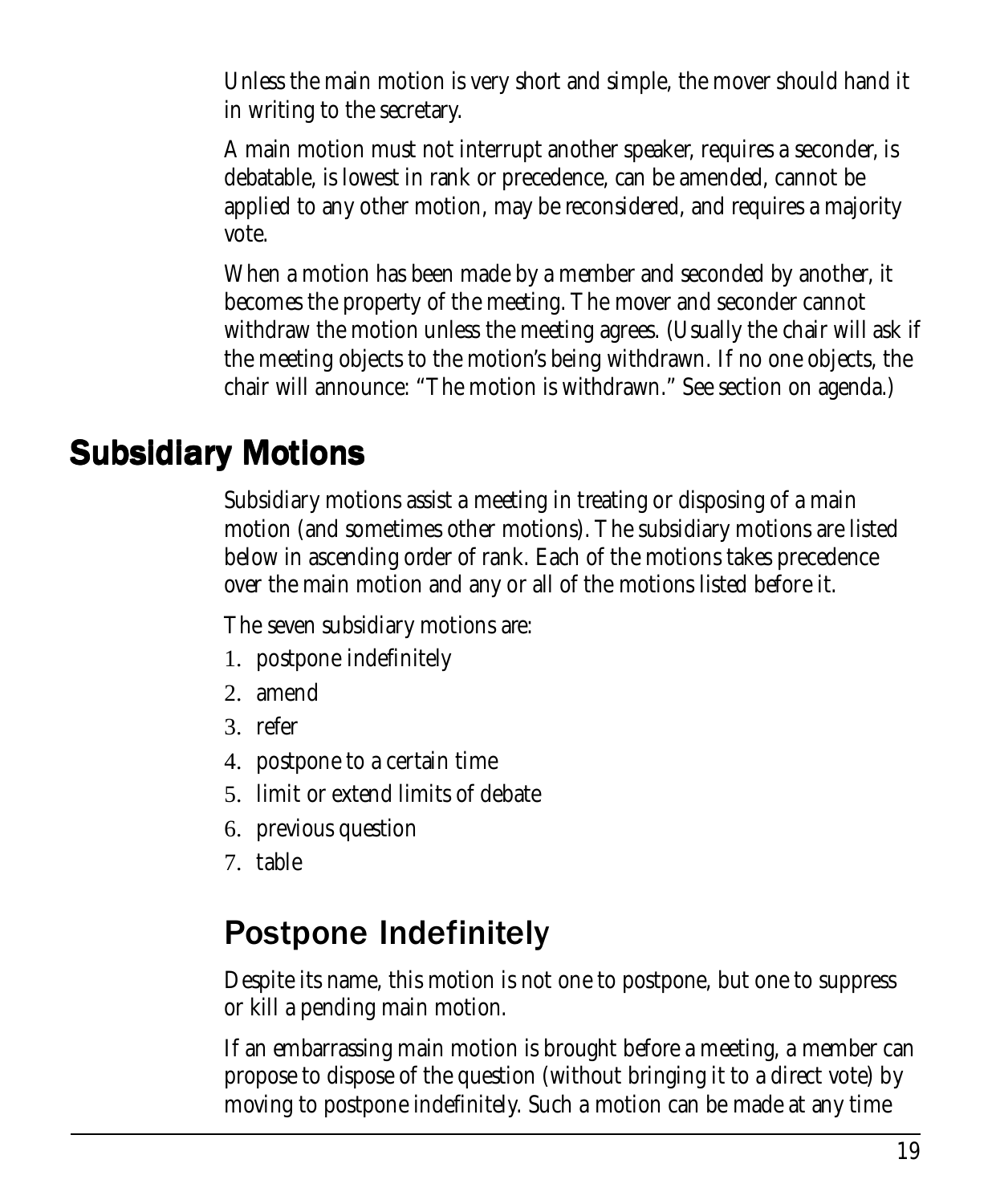except when a speaker has the floor. If passed, the motion kills the matter under consideration. It requires a seconder, may be debated (including debate on the main motion), cannot be amended, can be reconsidered only if the motion is passed, and requires a majority vote. (See also "Postpone to a Certain Time".)

#### Amend

An *amendment* is a motion to change, to add words to, or to omit words from, an original motion. The change is usually to clarify or improve the wording of the original motion and must, of course, be germane to that motion.

An amendment cannot interrupt another speaker, must be seconded, is debatable if the motion to be amended is debatable, may itself be amended by an *amendment to the amendment,* can be reconsidered, and requires a majority vote, even if the motion to be amended requires a two-thirds vote to be adopted.

The chair should allow full discussion of the amendment (being careful to restrict debate to the amendment, not the original motion) and should then have a vote taken on the amendment only, making sure the members know they are voting on the amendment, but not on the original motion.

If the amendment is defeated, another amendment may be proposed, or discussion will proceed on the original motion.

If the amendment carries, the meeting does not necessarily vote immediately on the "motion as amended." Because the discussion of the principle of the original motion was not permitted during debate on the amendment, there may be members who want to speak now on the issue raised in the original motion.

Other amendments may also be proposed, provided that they do not alter or nullify the amendments already passed. Finally, the meeting will vote on the "motion as amended" or, if all amendments are defeated, on the original motion.

An amendment to an amendment is a motion to change, to add words to, or omit words from, the first amendment. The rules for an amendment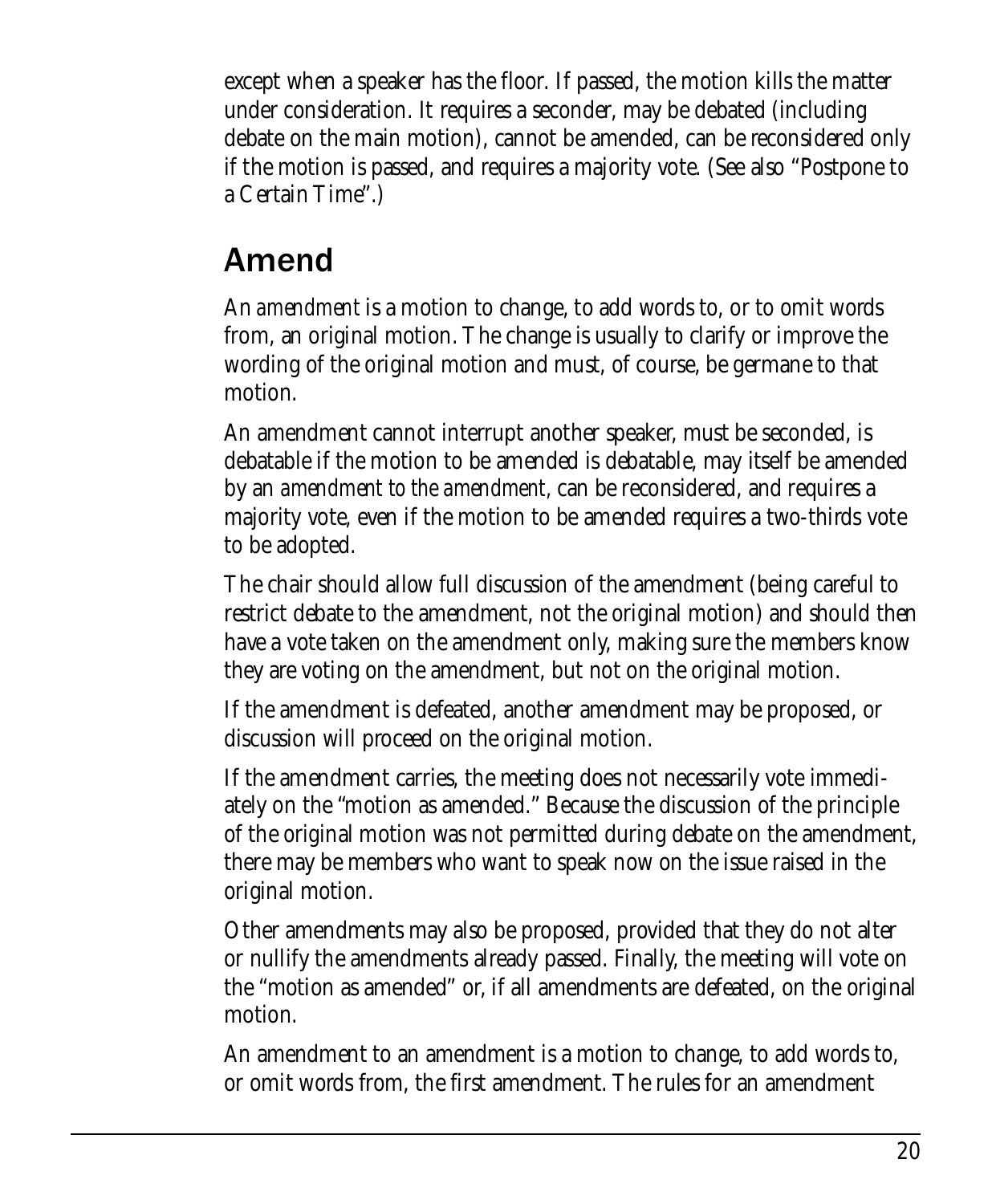(above) apply here, except that the amendment to an amendment is not itself amendable and that it takes precedence over the first amendment.

Debate proceeds and a vote is taken on the amendment to the amendment, then on the first amendment, and finally on the original motion ("as amended," if the amendment has been carried). Only one amendment to an amendment is permissible.

Sometimes a main motion is worded poorly, and several amendments may be presented to improve the wording. In such cases it is sometimes better to have a substitute motion rather than to try to solve the wording problem with amendments.

An individual (or a group of two or three) can be asked to prepare a substitute wording for the original motion. If there is unanimous agreement, the meeting can agree to the withdrawal of the original motion (together with any amendments passed or pending) and the substitution of the new motion for debate.

#### Refer

When it is obvious that a meeting does not have enough information to make a wise decision, or when it seems advisable to have a small group work out details that would take too much time in a large meeting, a member may move: "That the question be referred to the \_\_\_\_\_\_ committee" (or "to a committee"—not named).

A motion to refer cannot interrupt another speaker, must be seconded, is debatable only as to the propriety or advisability of referral, can be amended, can be reconsidered if the group to which the question has been referred has not begun work on the matter, and requires a majority vote.

If a motion to refer is passed, the committee to which the matter is referred should report on the question at a subsequent meeting. Sometimes the motion to refer will state the time at which a report will be required.

#### Postpone to a Certain Time

If a meeting prefers to consider a main motion later in the same meeting or at a subsequent one, it can move to postpone a motion to a certain time, which is specified in the motion to postpone. Such a motion can be moved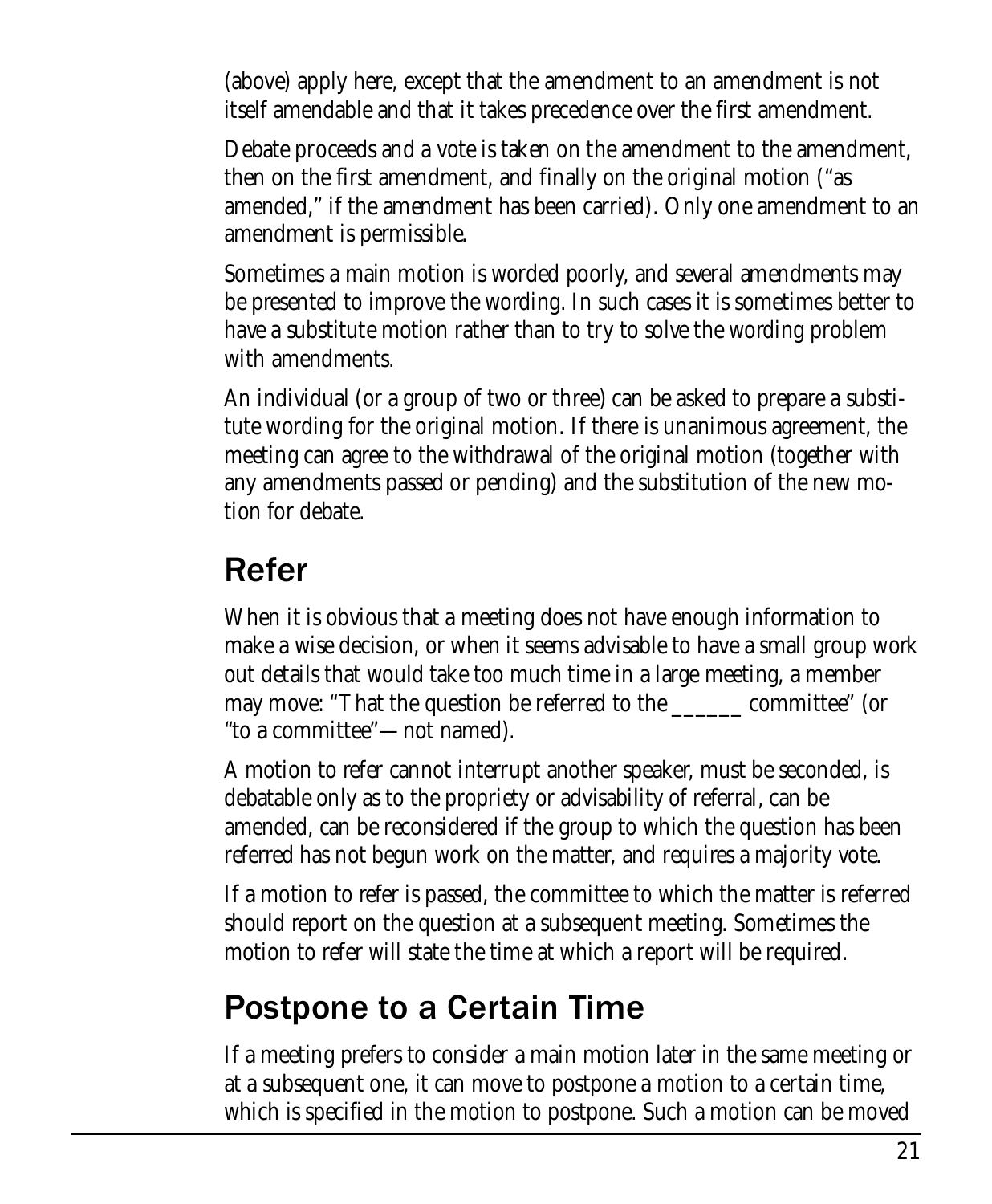regardless of how much debate there has been on the motion it proposes to postpone.

A motion may be postponed definitely to a specific time or until after some other item of business has been dealt with.

When the time to which a motion has been postponed has arrived, the chairperson should state the postponed motion to the meeting for its consideration immediately. If another item of business is being discussed at that time, the chairperson should present the postponed motion immediately after the other business has been concluded. If the meeting, in postponing the original motion has instructed that it be given priority at the time to which it has been postponed (that is, issued a "special order"), the postponed motion interrupts any item of business on the floor at that time. For this reason, any "special order" requires a two-thirds majority vote.

A motion to postpone to a definite time may not interrupt another speaker, must be seconded, is debatable only as to the propriety or advisability of postponing and of postponing to the particular time, can be amended, can be reconsidered, and requires a majority vote if the postponement is to a subsequent meeting. However, if the postponement is to a later time in the same meeting, the effect is to amend the agenda of that meeting, and the motion therefore requires a two-thirds majority vote.

#### Limit or Extend Limits of Debate

A motion to limit debate changes the normal rules of debate. It could, for example, limit the time of the whole debate (such as, "I move that debate on this motion be limited to 15 minutes"), or it might limit the time taken by each speaker ("I move that debate on this motion be limited to two minutes per speaker").

A motion to extend debate permits greater participation and time than usual.

A motion to limit or extend the time of debate (on one matter or for the entire meeting) may not interrupt a speaker, must be seconded, is not debatable, can be amended, can be reconsidered, and requires a two-thirds majority vote.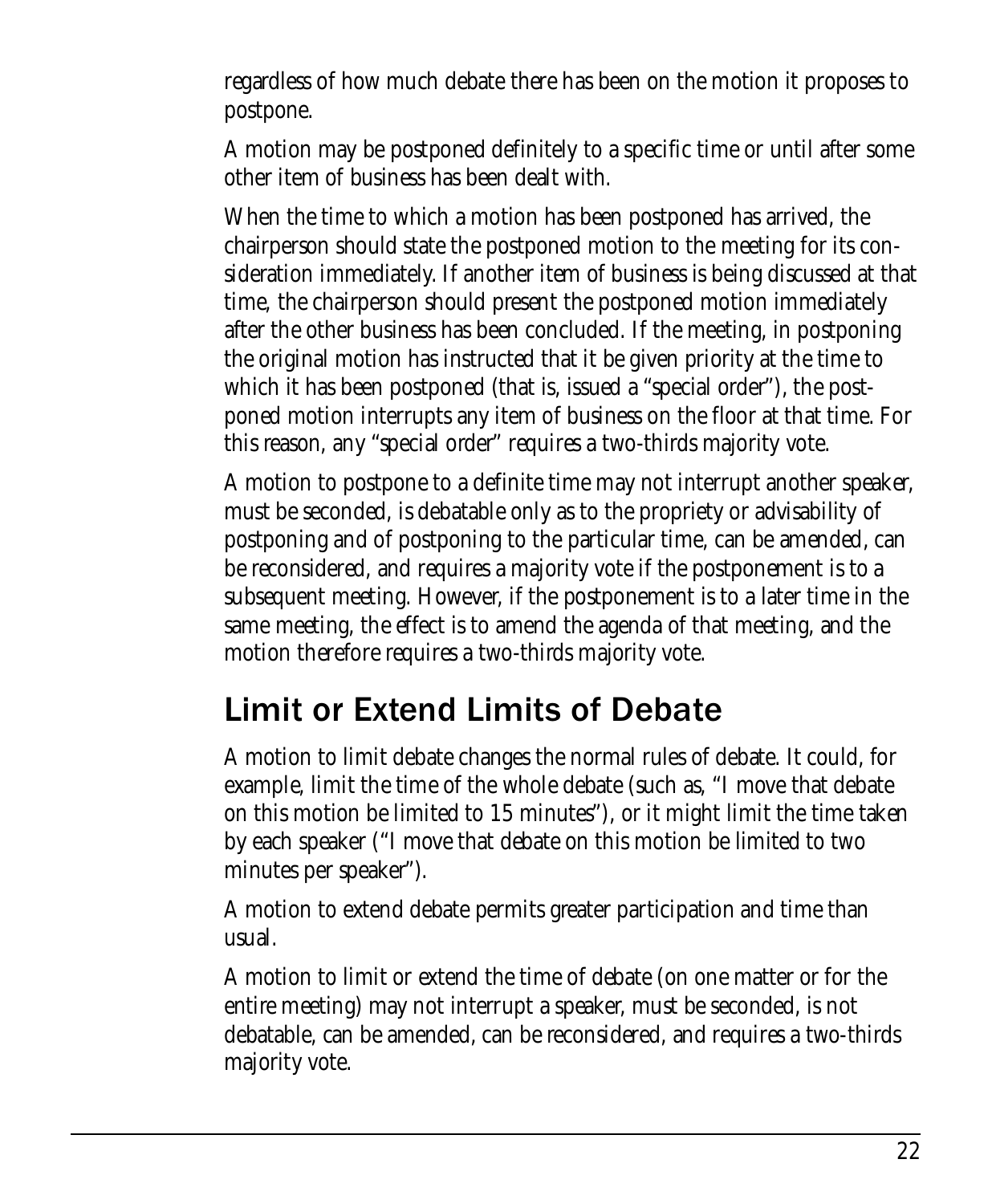# Previous Question (To Vote Immediately)

This is a tactic to close debate on a question. It is usually made at a time when the debate has been long and repetitious. A member rises and says: "I move that the question be now put."

A motion to put the previous question (that is, to vote immediately on the motion being debated) cannot interrupt another speaker, must be seconded, is not debatable, and is not amendable, and requires a two-thirds majority vote. This requirement is important in protecting the democratic process. Without it, a momentary majority of only one vote could deny to the other members all opportunity to discuss any measure the "majority" wanted to adopt or to defeat. Such a motion can be reconsidered, but if the vote was affirmative, it can be reconsidered only before any vote has been taken under it—that is, only before the previous question has been put.

A motion to put the previous question has precedence over all other motions listed in this section except the motion to table (see next subsection). If the motion to put the question passes, the chair immediately proceeds to call a vote on the question that was being debated. The means *that the mover of the motion loses his/her right to close debate.* If the motion is defeated, debate on the motion before the meeting continues as if there had been no interruption.

The motion to put the previous question is the only proper method of securing an immediate vote. Members who call, "Question!" in an attempt to get the chairperson to call the question immediately should be ruled out of order. The only situation in which members may properly call, "Question!" is in reply to the chairperson when he/she asks the meeting, "Are you ready for the question?"

# Table (Lay on the Table)

Sometimes a meeting wants to lay a main motion aside temporarily without setting a time for resuming its consideration but with the provision that the motion can be taken up again whenever the majority so decides. This is accomplished by a motion to table or to lay on the table.

The motion has the effect of delaying action on a main motion. If a subsequent meeting does not lift the question from the table, the effect of the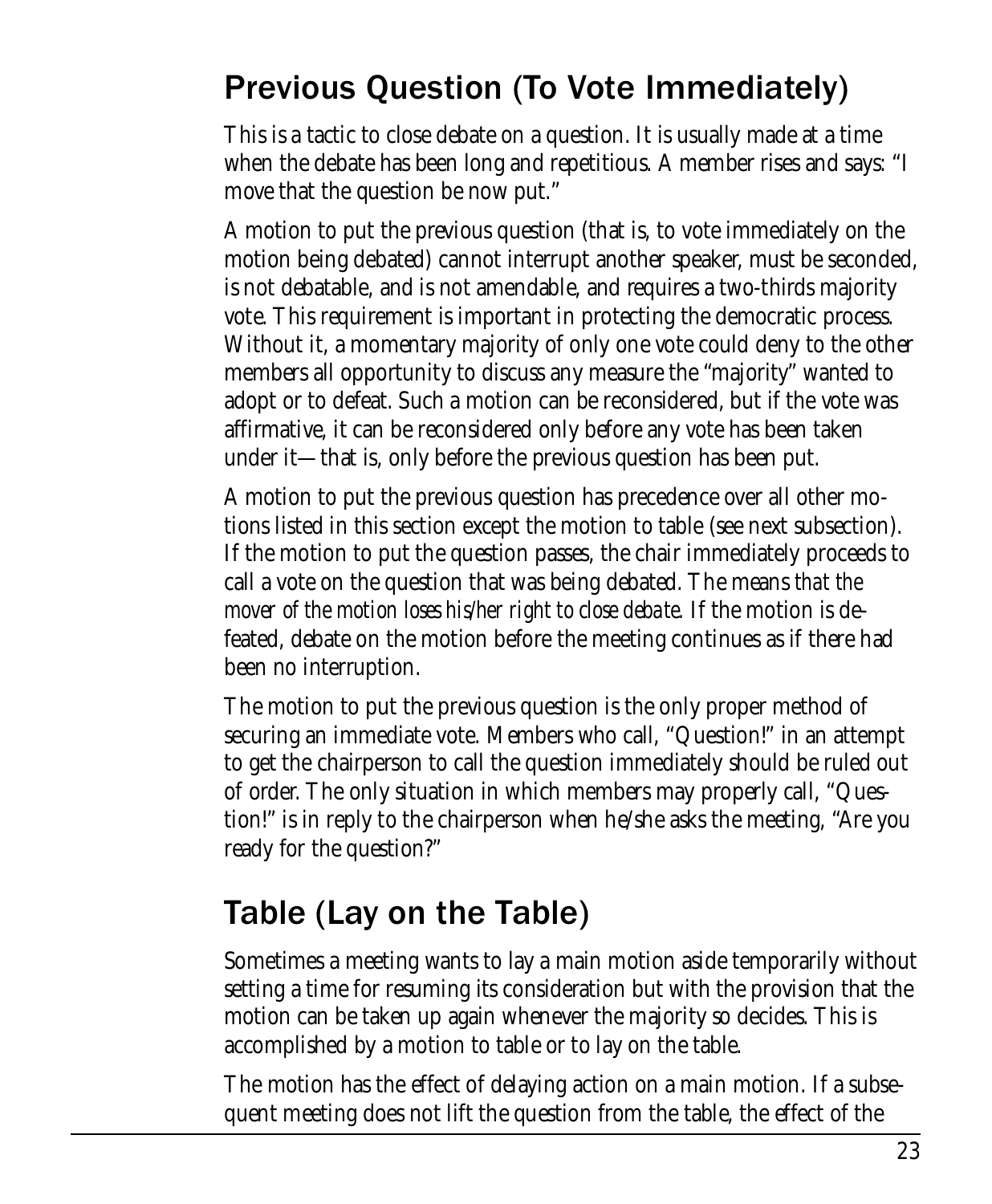motion to table is to prevent action from being taken on the main motion. Indeed, rather than either pass or defeat a motion, a meeting will sometimes choose to "bury" it by tabling.

Robert's rules say, "No motion or motions can be laid on the table apart from motions which adhere to them, or to which they adhere; and if any one of them is laid on the table, all such motions go to the table together." For example, a main motion may have been made and an amendment proposed to it. The proposed amendment "adheres" to the main motion. If the meeting wants to table either of the motions, it must table both of them. In this example, if the meeting did not like the proposed amendment, but wanted to deal with the main motion, the correct procedure would be not to table, but to defeat the amendment. Debate could then resume on the main motion.

A motion to table may not interrupt another speaker, must be seconded, is not debatable, is not amendable, may not be reconsidered, and requires a majority vote.

#### **Privileged Motions**

Unlike either subsidiary or incidental motions, *privileged* motions do not relate to the pending business, but have to do with special matters of immediate and overriding importance that, without debate, should be allowed to interrupt the consideration of anything else.

The privileged motions are listed below in ascending order of rank. Each of the succeeding motions takes precedence over the main motion, any subsidiary motions, and any or all of the privileged motions listed before it.

The five privileged motions are:

- 1. orders of the day
- 2. question (point) of privilege
- 3. recess
- 4. adjourn
- 5. fix time to which to adjourn.

The five privileged motions fit into an order of precedence. All of them take precedence over motions of any other class (except when the immediately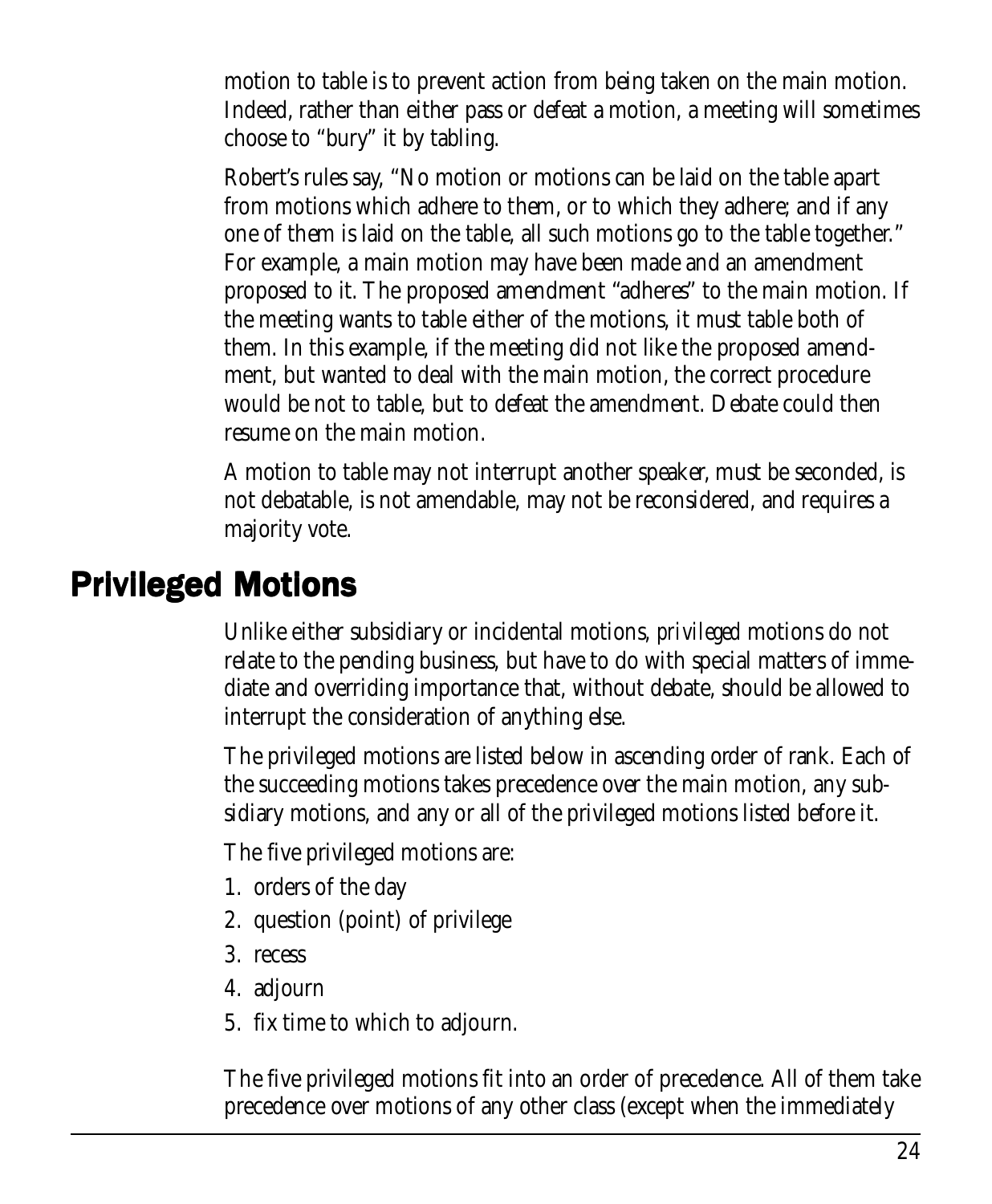pending question may be a motion to amend or a motion to put the previous question).

# Orders of the Day

The *orders of the day* means the agenda or the order of business. If the order of business is not being followed, or if consideration of a question has been set for the present time and is therefore now in order, but the matter is not being taken up, a member may call for the orders of the day, and can thereby require the order of business to be followed, unless the meeting decides by a two-thirds vote to set the orders of the day aside.

Such a motion can interrupt another speaker, does not require a seconder, is not debatable, is not amendable, and cannot be reconsidered.

If the chair admits that the order of business has been violated and returns to the correct order, no vote is required. If the chair maintains that the order of business has not been violated, his/her ruling stands unless a member challenges the ruling. A motion to sustain the chair is decided by a simple majority vote.

Sometimes the chair will admit that the agenda has been violated, but will rule that the debate will continue on the matter before the meeting. In such a case, a vote must be taken and the chair needs a two-thirds majority to sustain the ruling. (The effect of such a vote is to set aside the orders of the day, i.e., amend the agenda, a move that requires a two-thirds majority vote.)

Calls for orders of the day are not in order in committee of the whole.

The orders of the day—that is, the agenda items to be discussed, are either *special orders* or *general orders*.

A *special order* specifies a time for the item, usually by postponement. Any rules interfering with its consideration at the specified time are suspended. (The four exceptions are rules relating to: (1) adjournment or recess, (2) questions of privilege, (3) special orders made before this special order was made, and (4) a question that has been assigned priority over all other business at a meeting by being made *the* special order for the meeting.) A special order for a particular time therefore interrupts any business that is pending when that time arrives.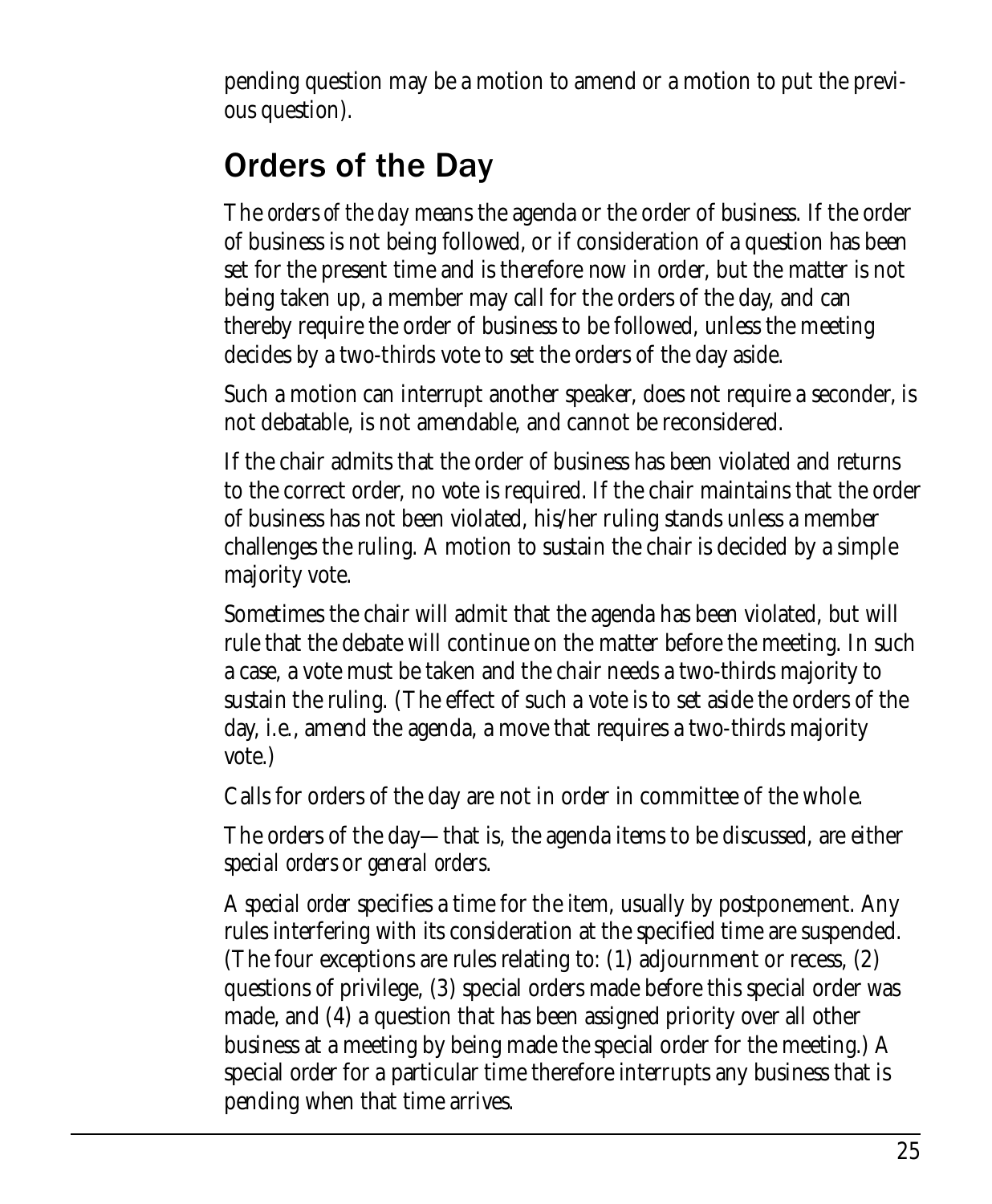Because a special order has the effect of suspending any interfering rules, making an item a special order requires a two-thirds vote, except where such action is included in the adoption of the agenda.

A *general order* is any question that has been made an order of the day (placed on the agenda) without being made a special order.

When a time is assigned to a particular subject on an agenda, either at the time the agenda is adopted, or by an agenda amendment later, the subject is made a special order. When the assigned time for taking up the topic arrives, the chairperson should announce that fact, then put to a vote any pending questions without allowing further debate, unless someone immediately moves to lay the question on the table, postpone it or refer it to a committee. Any of those three motions is likewise put to a vote without debate.

Also permissible is a motion to extend the time for considering the pending question. Although an extension of time is sometimes undesirable, and may be unfair to the next topic on the agenda, it is sometimes necessary. The motion requires a two-thirds majority to pass (in effect, it amends the agenda), and is put without debate.

As soon as any pending motions have been decided, the meeting proceeds to the topic of the special order.

#### Question or Point of Privilege

If a situation is affecting the comfort, convenience, integrity, rights or privileges of a meeting or of an individual member (for example, noise, inadequate ventilation, introduction of a confidential subject in the presence of guests, etc.), a member can *raise a point of privilege,* which permits him/her to interrupt pending business to make an urgent statement, request or motion. (If a motion is made, it must be seconded.) The motion might also concern the reputation of a member, a group of members, the assembly, or the association as a whole.

If the matter is not simple enough to be taken care of informally, the chair rules as to whether it is admitted as a question of privilege and whether it requires consideration before the pending business is resumed.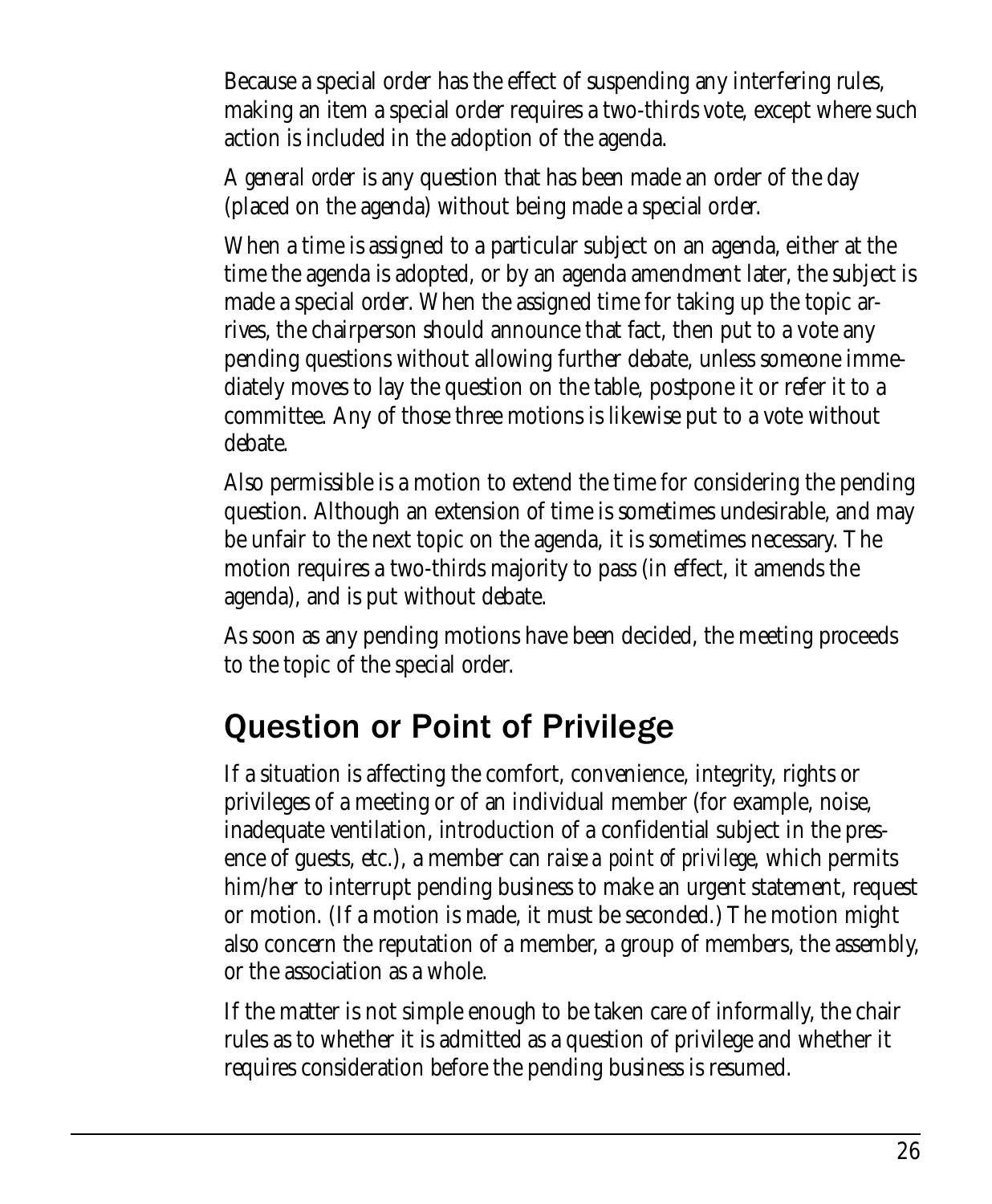A point of privilege may also be used to seek permission of the meeting to present a motion of an urgent nature.

# Recess

A member can propose a short intermission in a meeting, even while business is pending, by moving to recess for a specified length of time.

A motion to take a recess may not interrupt another speaker, must be seconded, is not debatable, can be amended (for example, to change the length of the recess), cannot be reconsidered, and requires a majority vote.

# Adjourn

A member can propose to close the meeting entirely by moving to adjourn. This motion can be made and the meeting can adjourn even while business is pending, providing that the time for the next meeting is established by a rule of the association or has been set by the meeting. In such a case, unfinished business is carried over to the next meeting.

A motion to adjourn may not interrupt another speaker, must be seconded, is not debatable, is not amendable, cannot be reconsidered, and requires a majority vote.

If the motion to adjourn has been made, but important matters remain for discussion, the chair may request that the motion to adjourn be withdrawn. A motion can be withdrawn only with the consent of the meeting.

The motions to recess and to adjourn have quite different purposes. The motion to recess suspends the meeting until a later time; the motion to adjourn terminates the meeting. The motion to adjourn should, however, be followed by a declaration from the chairperson that the meeting is adjourned.

# Fix Time to Which to Adjourn

This is the highest-ranking of all motions. Under certain conditions while business is pending, a meeting—before adjourning or postponing the business—may wish to fix a date, an hour, and sometimes the place, for another meeting or for another meeting before the next regular meeting. A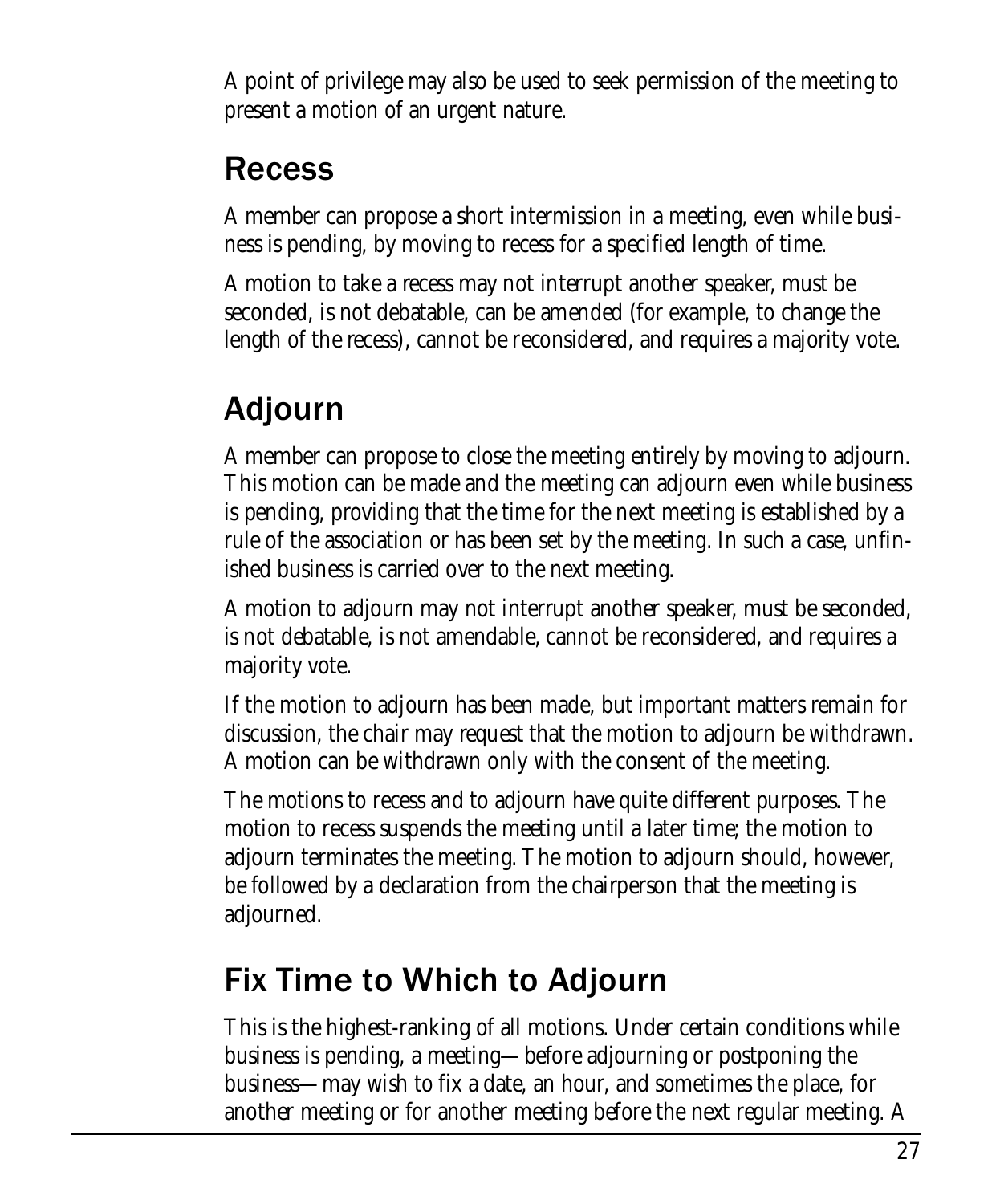motion *to fix the time to which to adjourn* can be made even while a matter is pending, unless another meeting is already scheduled for the same or the next day.

The usual form is: "I move that the meeting adjourn to Thursday, October 23, at 19:30 at  $\qquad \qquad$ ." The motion may not interrupt a speaker, must be seconded, is not debatable, is amendable (for example, to change the time and/or place of the next meeting), can be reconsidered, and requires a majority vote.

#### **Incidental Motions**

These motions are incidental to the motions or matters out of which they arise. Because they arise incidentally out of the immediately pending business, they must be decided immediately, before business can proceed. Most incidental motions are not debatable.

Because incidental motions must be decided immediately, they do not have an order or precedence. An incidental motion is in order only when it is legitimately incidental to another pending motion or when it is legitimately incidental in some other way to business at hand. It then takes precedence over any other motions that are pending—that is, it must be decided immediately.

The eight most common incidental motions are:

- 1. point of order
- 2. suspension of the rules
- 3. objection to consideration
- 4. consideration seriatim
- 5. division of the meeting
- 6. motions related to methods of voting
- 7. motions related to nominations
- 8. requests and inquiries

# Point of Order

This motion permits a member to draw the chair's attention to what he/she believes to be an error in procedure or a lack of decorum in debate. The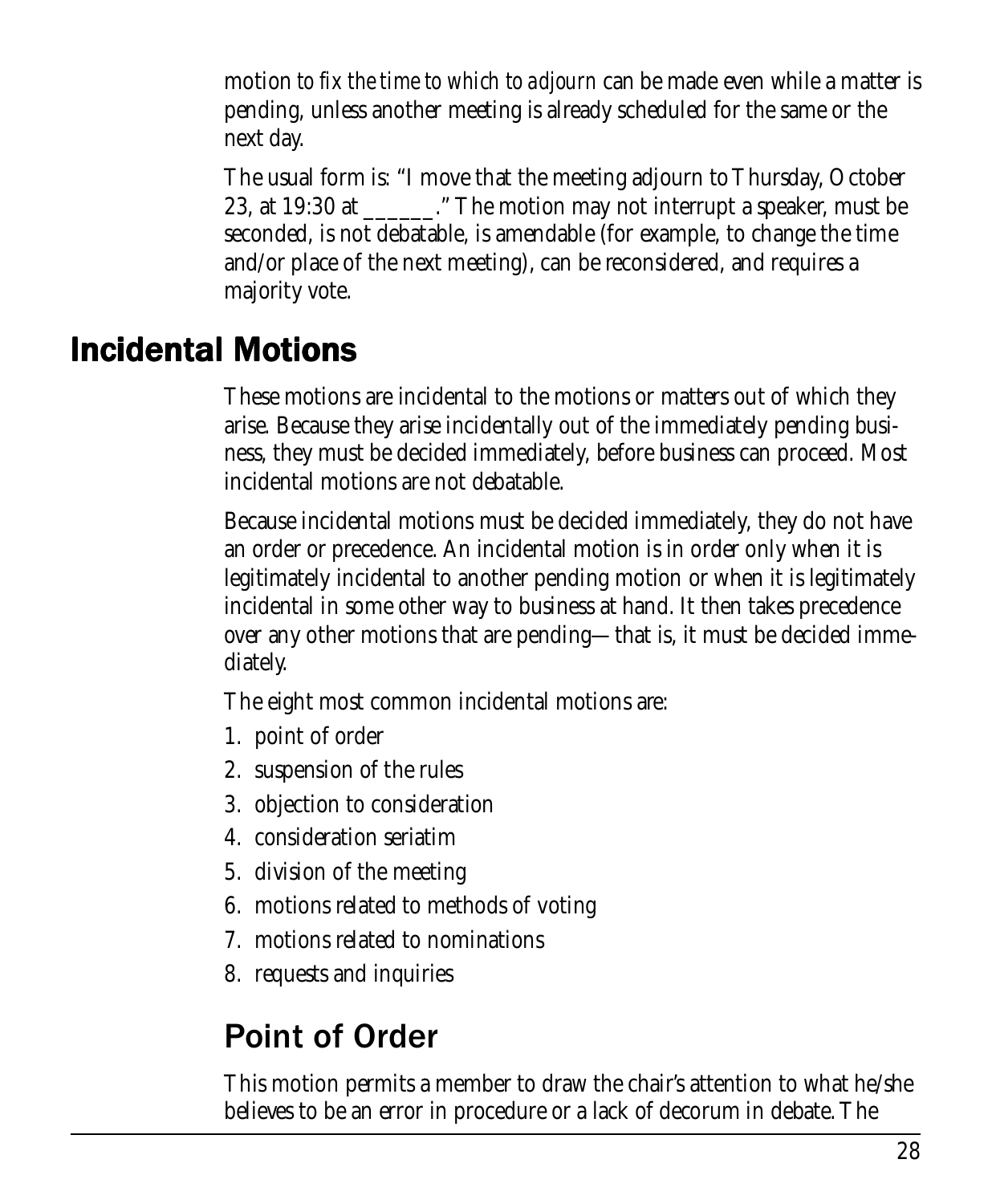member will rise and say: "I rise to a point of order," or simply "Point of order." The chair should recognize the member, who will then state the point of order. The effect is to require the chair to make an immediate ruling on the question involved. The chair will usually give his/her reasons for making the ruling. If the ruling is thought to be wrong, the chair can be challenged.

A point of order can interrupt another speaker, does not require a seconder, is not debatable, is not amendable, and cannot be reconsidered.

# Suspension of the Rules

Sometimes a meeting wants to take an action, but is prevented from doing so by one or more of its rules of procedure. In such cases the meeting may vote (two-thirds majority required) to suspend the rules that are preventing the meeting from taking the action it wants to take.

Such a motion cannot interrupt a speaker, must be seconded, is not debatable, is not amendable, cannot be reconsidered and requires a two-thirds majority.

Please note that only rules of procedure can be suspended. A meeting may not suspend by-laws. After the meeting has taken the action it wants to take, the rules that were suspended come into force again automatically.

# Objection to the Consideration of a Question

If a member believes that it would be harmful for a meeting even to discuss a main motion, he/she can raise an *objection to the consideration of the question;* provided debate on the main motion has not begun or any subsidiary motion has not been stated.

The motion can be made when another member has been assigned the floor, but only if debate has not begun or a subsidiary motion has not been accepted by the chair. A member rises, even if another has been assigned the floor, and without waiting to be recognized, says, "Mr. Chairman, I object to the consideration of the question (or resolution or motion, etc.)." The motion does not need a seconder, is not debatable, and is not amendable.

The chair responds, "The consideration of the question is objected to. Shall the question be considered?"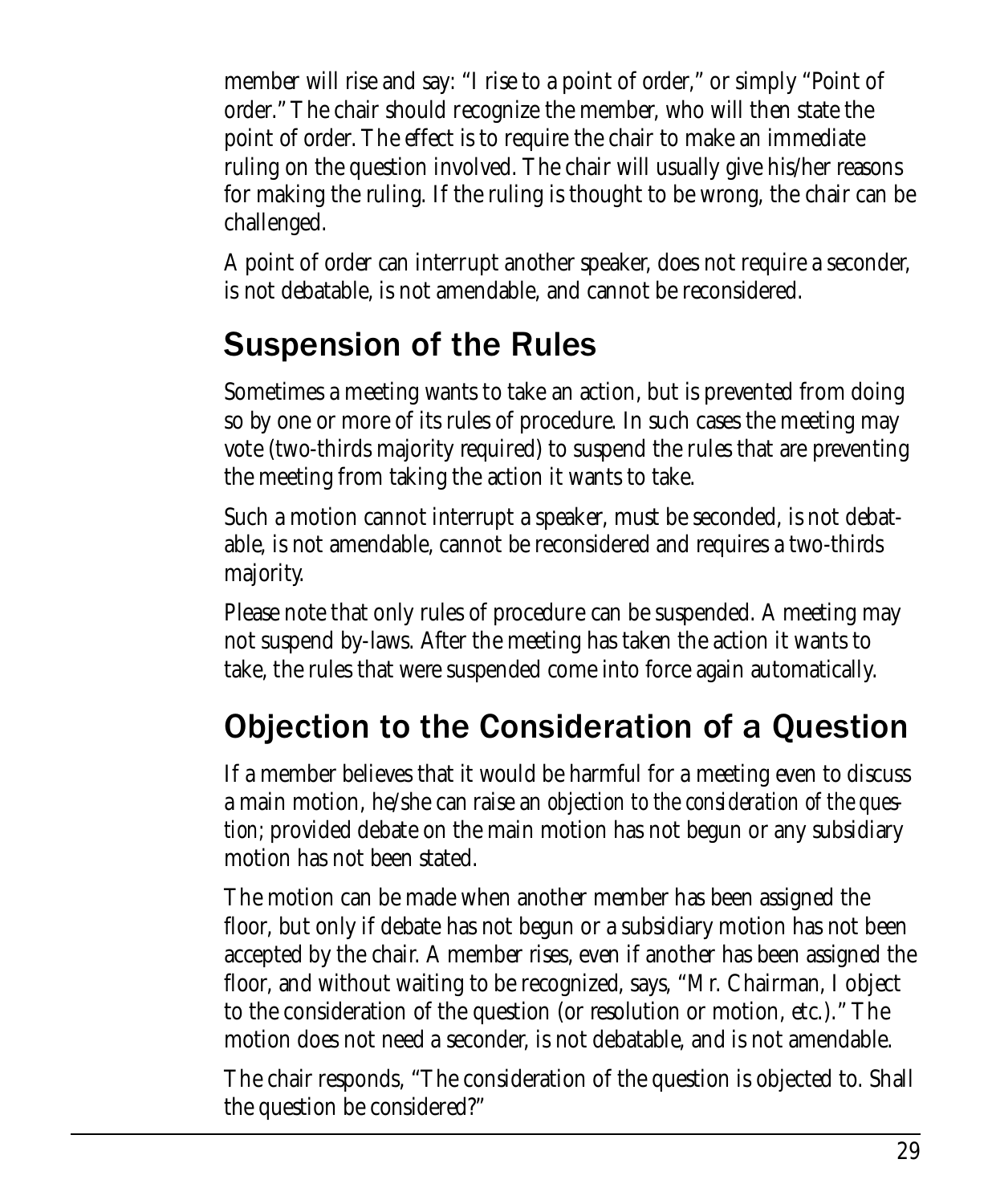A two-thirds vote against consideration sustains the member's objection. (The two-thirds vote is required because the decision in effect amends the agenda.) The motion can be reconsidered, but only if the objection has been sustained.

#### Consideration by Paragraph or Seriatim

If a main motion contains several paragraphs or sections that, although not separate questions, could be most efficiently handled by opening the paragraphs or sections to amendment one at a time (before the whole is finally voted on), a member can propose a motion *to consider by paragraph or seriatim.* Such a motion may not interrupt another speaker, must be seconded, is not debatable, is amendable, cannot be reconsidered, and requires a majority vote.

## Division of the Meeting (Standing Vote)

If a member doubts the accuracy of the chair's announcement of the results of a vote by show of hands, he/she can demand a division of the meeting that is, a standing vote. Such a demand can interrupt the speaker, does not require a seconder, is not debatable, is not amendable, and cannot be reconsidered. No vote is taken; the demand of a single member compels the standing vote.

## Motions Related to Methods of Voting

A member can move that a vote be taken by roll call, by ballot or that the standing votes be counted if a division of the meeting appears to be inconclusive and the chair neglects to order a count. Such motions may not interrupt another speaker, must be seconded, are not debatable, are amendable, can be reconsidered, and require majority votes. (Note: By-laws may specify a secret ballot for such votes as the election of officers.)

#### Motions Related to Nominations

If the by-laws or rules of the association do not prescribe how nominations are to be made and if a meeting has taken no action to do so prior to an election, any member can move while the election is pending to specify one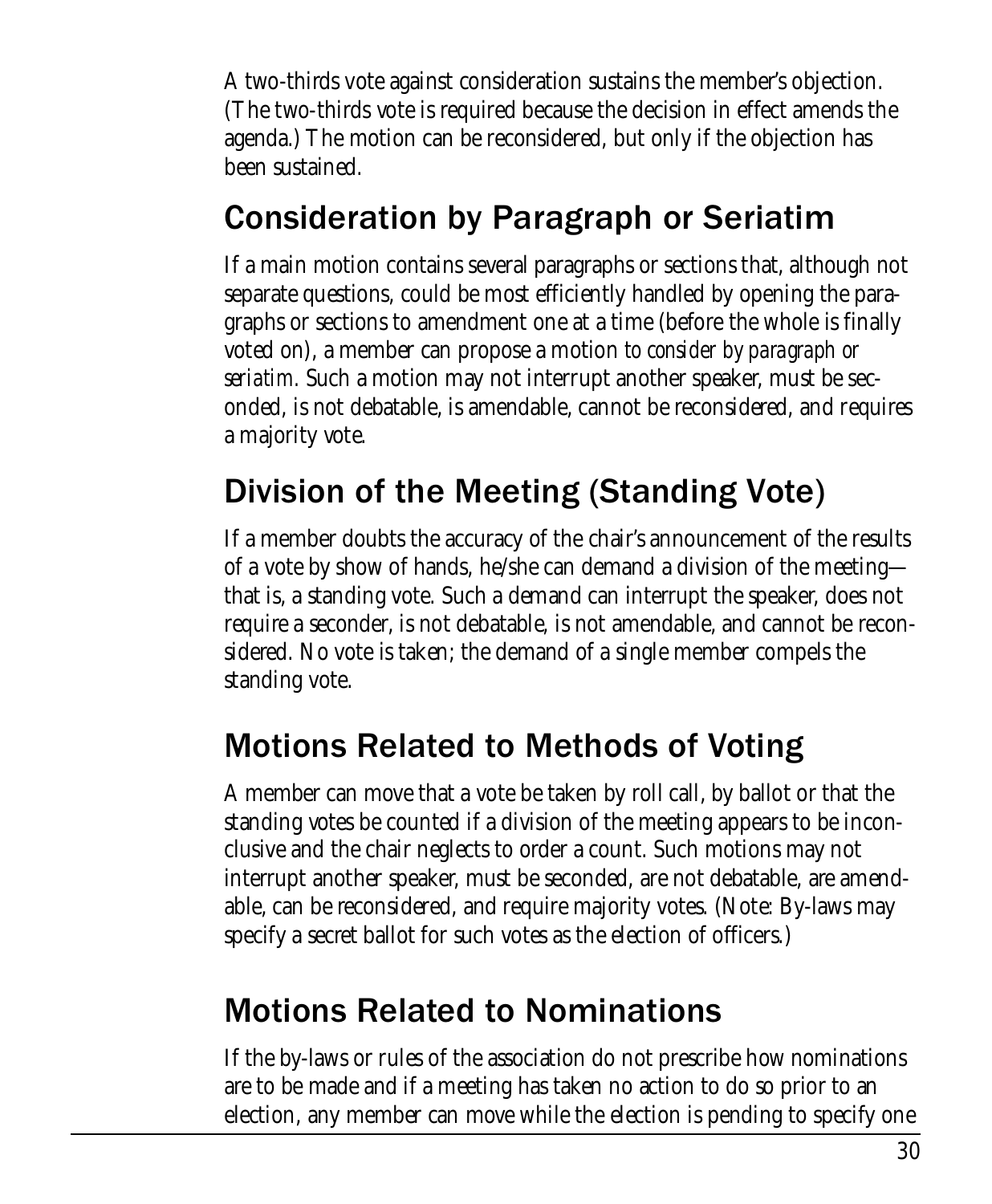of various methods by which candidates shall be nominated or, if the need arises, to close nominations or to re-open them. Such motions may not interrupt another speaker, must be seconded, are not debatable, are amendable, can be reconsidered, and require majority votes.

# Requests and Inquiries

a. *Parliamentary Inquiry*—a request for the chair's opinion (not a ruling) on a matter of parliamentary procedure as it relates to the business at hand.

b. *Point of Information*—a question about facts affecting the business at hand, directed to the chair or, through the chair, to a member.

c. *Request for Permission to Withdraw or Modify a Motion.* Although Robert's Rules of Order specify that until a motion has been accepted by the chair it is the property of the mover, who can withdraw it or modify it as he/she chooses, a common practice is that once the agenda has been adopted, the items on it become the property of the meeting. A person may not, therefore, withdraw a motion unilaterally; he or she may do so only with the consent of the meeting, which has adopted an agenda indicating that the motion is to be debated.

Similarly, a person cannot, without the consent of the meeting, change the wording of any motion that has been given ahead of time to those attending the meeting—for example, distributed in printed form in advance, printed on the agenda, a motion of which notice has been given at a previous meeting, etc.

The usual way in which consent of a meeting to withdraw a motion is obtained is for the mover to ask the consent of the meeting to withdraw (or change the wording). If no one objects, the chairperson announces that there being no objections, that the motion is withdrawn or that the modified wording is the motion to be debated.

If anyone objects, the chair can put a motion permitting the member to withdraw (or modify) or any two members may move and second that permission be granted. A majority vote decides the question of modifying a motion—similar to amending the motion. A two-thirds majority is needed for permission to withdraw a motion, as this has the effect of amending the agenda.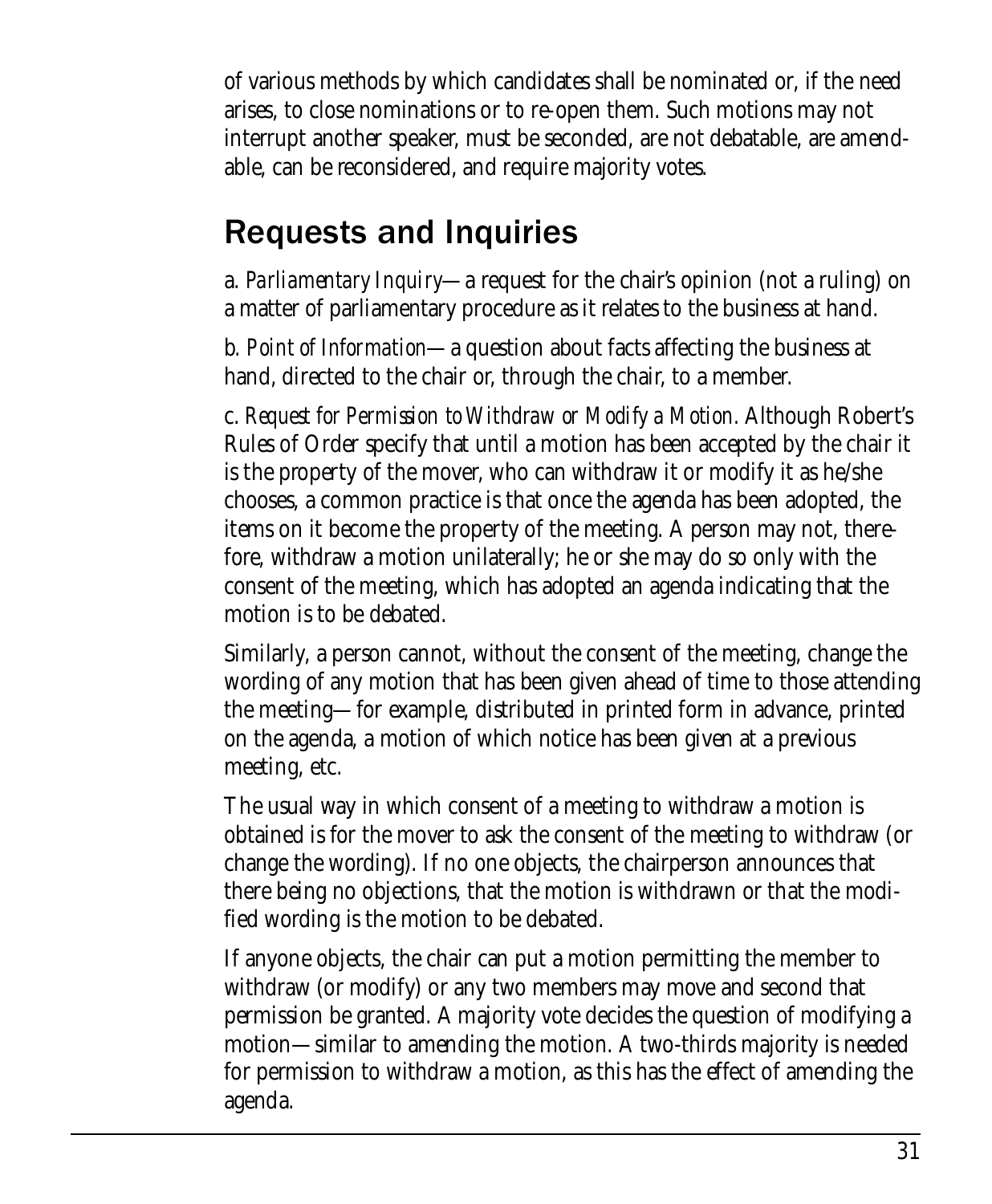d. *Request to Read Papers*.

e. *Request to be Excused from a Duty*.

f. *Request for Any Other Privilege*.

The first two types of inquiry are responded to by the chair, or by a member at the direction of the chair; the other requests can be granted only by the meeting.

# Motions That Bring a Question Again Before the Assembly Assembly

There are four motions that can bring business back to a meeting. The four are:

- 1. Take from the Table
- 2. Rescind
- 3. Reconsider, and
- 4. Discharge a Committee

The order in which the four motions are listed are no relation to the order of precedence of motions.

#### Take from the Table

Before a meeting can consider a matter that has been tabled, a member must move: "That the question concerning \_\_\_\_\_\_\_\_ be taken from the table." Such a motion may not interrupt another speaker, must be seconded, is not debatable, is not amendable, cannot be reconsidered, and requires a majority vote.

If a motion to take from the tables passes, the meeting resumes debate on the original question (or on any amendments to it). If a considerable period of time has elapsed since the matter was tabled, it is often helpful for the first speaker to review the previous debate before proceeding to make any new points.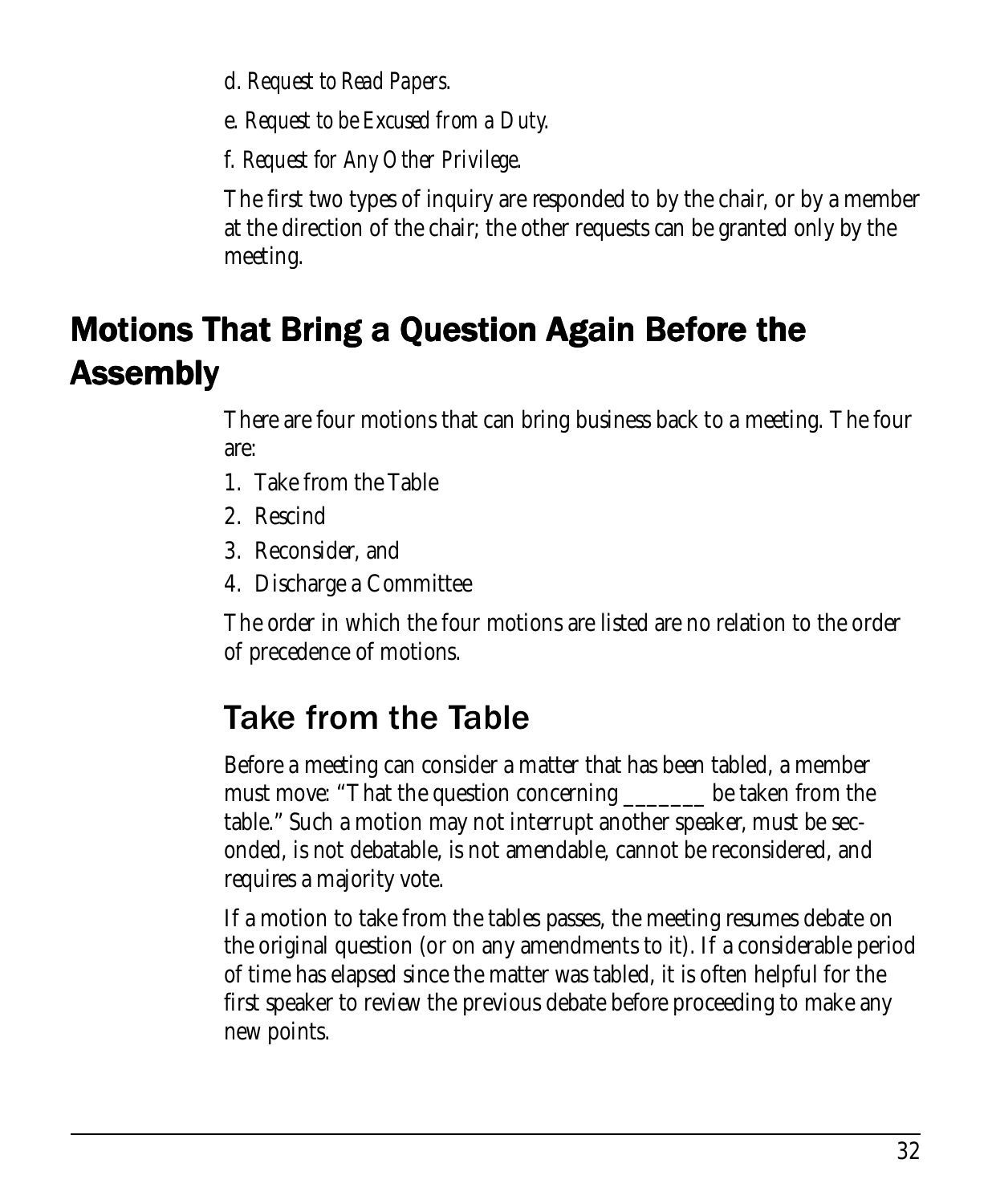#### Rescind

A meeting, like an individual, has a right to change its mind. There are two ways a meeting can do so—rescind or reconsider.

A motion to rescind means a proposal to cancel or annul an earlier decision. A motion to reconsider, if passed, enables a meeting to debate again the earlier motion and eventually vote again on it. However, a motion to rescind, if passed, cancels the earlier motion and makes it possible for a new motion to be placed before the meeting.

Another form of the same motion—a motion to *amend something previously adopted*—can be proposed to modify only a part of the wording or text previously adopted, or to substitute a different version.

Such motions cannot interrupt another speaker, must be seconded, are debatable, and are amendable. Because such motions would change action already taken by the meeting, they require:

- a two-thirds vote, or
- a majority vote when notice of intent to make the motion has been given at the previous meeting or in the call of the present meeting, or
- a vote of the majority of the entire membership—whichever is the most practical to obtain.

Negative votes on such motions can be reconsidered, but not affirmative ones.

# Reconsider

A motion to reconsider enables the majority in a meeting within a limited time and without notice, to bring back for further consideration a motion that has already been put to a vote. The purpose of reconsideration is to permit a meeting to correct a hasty, ill-advised, or erroneous action, or to take into account added information or a changed situation that has developed since the taking of the vote.

If the motion to reconsider is passed, the effect is to cancel the original vote on the motion to be reconsidered and reopen the matter for debate as if the original vote had never occurred.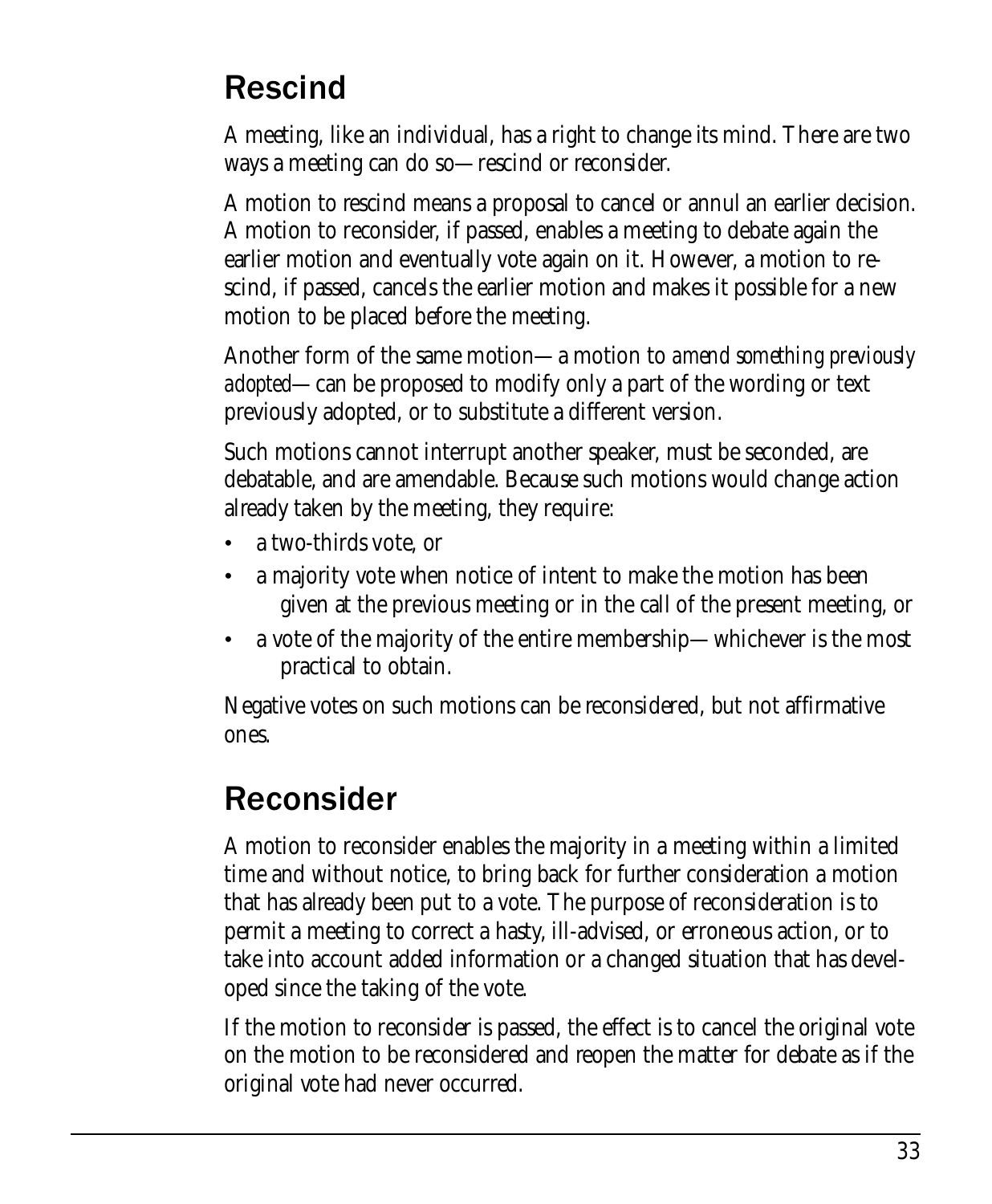A motion to reconsider has the following unique characteristics:

- a) It can be made only by a member who voted with the prevailing side that is, voted in favour if the motion involved was adopted, or voted contrary if the motion was defeated. This requirement is a protection against a defeated minority's using a motion to reconsider as a dilatory tactic. If a member who cannot move a reconsideration believes there are valid reasons for one, he/she should try to persuade someone who voted with the prevailing side to make such a motion.
- b) The motion is subject to time limits. In a session of one day, a motion to reconsider can be made only on the same day the vote to be reconsidered was taken. In a convention or session of more than one day, reconsideration can be moved only on the same or the next succeeding day after the original vote was taken. These time limitations do not apply to standing or special committees.
- c) The motion can be made and seconded at times when it is not in order for it to come before the assembly for debate or vote. In such a case it can be taken up later, at a time when it would otherwise be too late to make the motion.

*Making* a motion to reconsider (as distinguished from *debating* such a motion) takes precedence over any other motion whatever and yields to nothing. Making such a motion is in order at any time, even after the assembly has voted to adjourn—if the member rose and addressed the chair before the chair declared the meeting adjourned. In terms of debate of the motion, a motion to reconsider has only the same rank as that of the motion to be reconsidered.

A motion to reconsider can be made when another person has been assigned the floor, but not after he/she has begun to speak. The motion must be seconded, is debatable provided that the motion to be reconsidered is debatable (in which case debate can go into the original question), is not amendable, and cannot be reconsidered.

Robert's Rules of Order specify that a motion to reconsider requires only a majority vote, regardless of the vote necessary to adopt the motion to be reconsidered, except in meetings of standing or special committees. However, some groups follow the practice of requiring a two-thirds majority for any vote that amends an agenda once that agenda has been adopted. The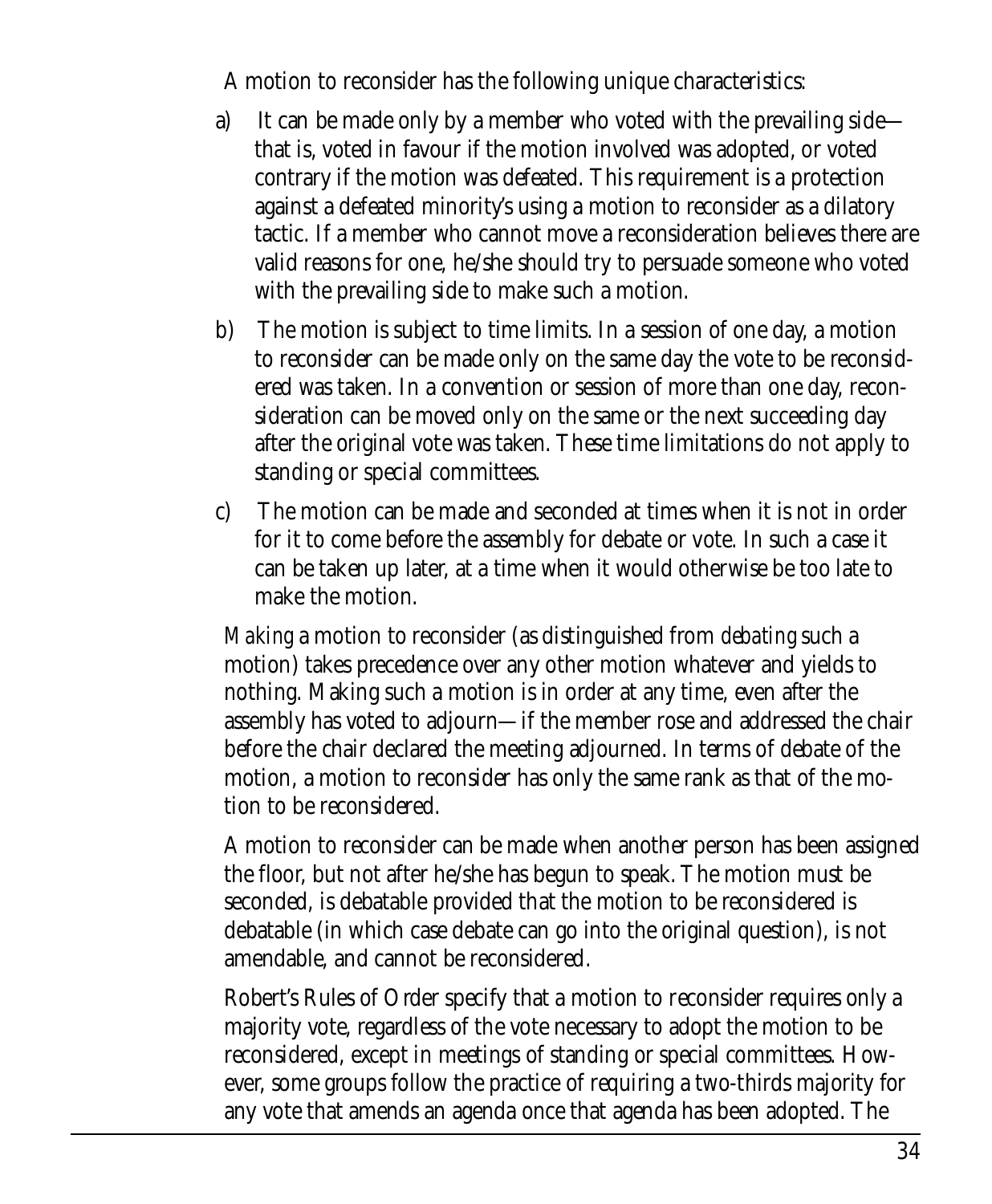motion to reconsider has the effect of amending the agenda, because if it passes, the original motion must be debated again—that is, it must be placed on the agenda again. To simplify matters, therefore, some groups require a two-thirds majority vote on all motions to reconsider.

In regular meetings the motion to reconsider may be made (only by someone who voted with the prevailing side) at any time—in fact, it takes precedence over any other motion—but its rank as far as debate is concerned is the same as the motion it seeks to reconsider. In other words, the motion to reconsider may be *made* at any time, but *debate* on it may have to be postponed until later.

Moreover, as indicated earlier, in regular meetings a motion to reconsider is subject to time limits. In a one-day meeting it can be made only on the same day. In a two- or more day meeting, the motion must be made on the same day as the motion it wants to reconsider, or on the next day.

#### **Discharge a Committee (From Further Consideration)**

If a question has been referred, or a task assigned, to a committee that has not yet made its final report, and if a meeting wants to take the matter out of the committee's hands (either so that the meeting itself can deal with the matter or so that the matter can be dropped), such action can be proposed by means of a motion to discharge the committee from further consideration of a topic or subject.

Such a motion cannot interrupt another speaker, must be seconded, is debatable (including the question that is in the hands of the committee), and is amendable. Because the motion would change action already taken by the meeting, it requires:

- a two-thirds vote, or
- a majority vote when notice of intent to make the motion has been given at the previous meeting or in the call of the present meeting, or
- a vote of the majority of the entire membership—whichever is the most practical to obtain.

A negative vote on this motion can be reconsidered, but not an affirmative one.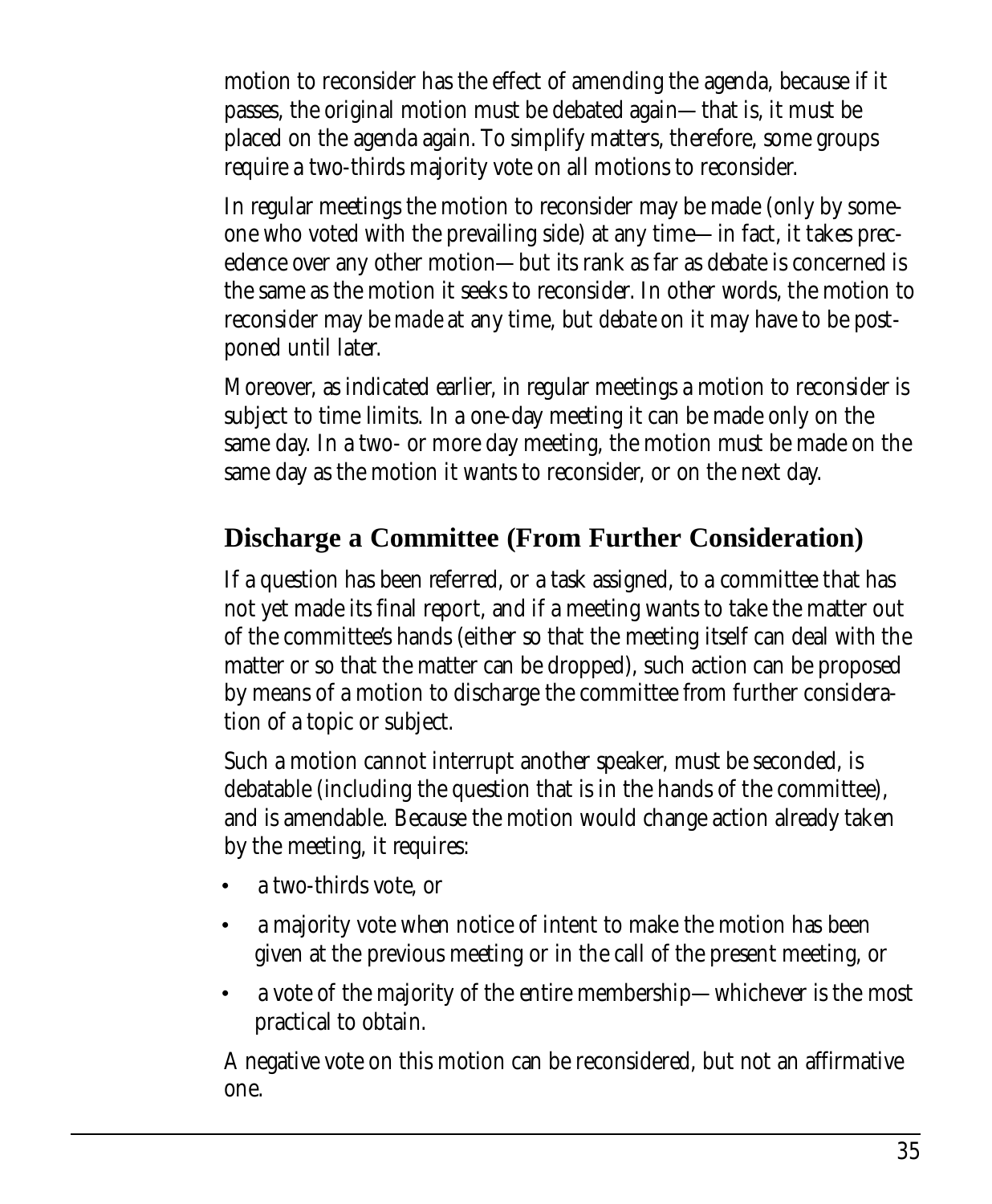# **Sample Order of Business**

This section details a sample order of business for a regular business meeting and indicates how the chair should handle each item. The order is not intended to be prescriptive; each chairperson should follow an order that is satisfactory to him/her and to the association.

#### The Order of Business

The chairperson of a meeting should prepare in advance a list of the order of business or agenda for the meeting. A sample order of business follows:

- Call to Order
- Adoption of the Agenda
- **Minutes**
- Executive Minutes
- Treasurer's Report
- Correspondence (listed)
- Unfinished Business (listed)
- Committee Reports (listed)
- New Business (listed)
- Announcements (listed)
- Program (An alternative is to have a guest speaker make his/her comments before the business meeting begins so that he/she does not have to sit through the meeting.)
- Adjournment

# Call to Order

The chairperson calls the meeting to order with such a statement as: "The meeting will now come to order." If the president is not present, the meeting may be called to order by the vice president, or by any person those attending are willing to accept as chairperson or acting-chairperson.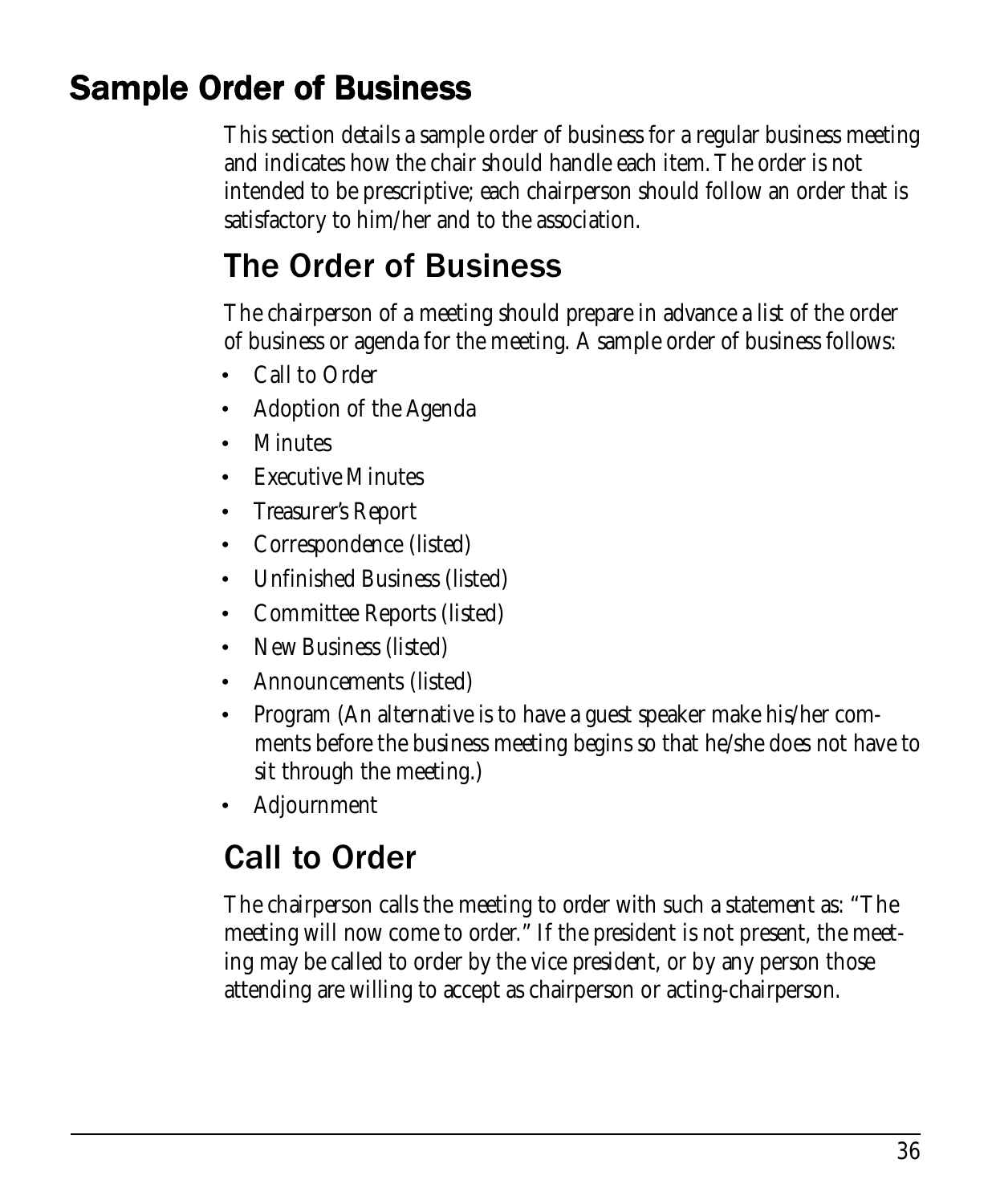#### Adoption of the Agenda

In some associations it is the practice to circulate copies of the agenda of the meeting in advance. Alternatively, the proposed agenda may be written on a chalkboard before the meeting begins. In either case the meeting should begin with the consideration of the agenda. The chairperson will ask if any of the members have additional matters that should be placed on the agenda. After these have been taken care of, the chairperson should call for a motion to adopt the agenda.

A member should then move: "That the agenda be adopted." (Or "adopted as amended.") A seconder is required. Passage of the motion (requiring a simple majority) restricts the business of the meeting to items listed on the agenda.

Many of the less formal associations do not bother with consideration of the agenda in this way. However, the procedure outlined above protects the membership from the introduction, without prior warning, of new, and perhaps controversial, matters of business. If a meeting does adopt an agenda, it can change that agenda only by a formal motion to do so. A member might move, for example, that an item be added to the agenda or deleted from the agenda or that the order in which the items are to be discussed be changed. Such a motion must be seconded and requires a twothirds majority vote. (See "Orders of the Day".)

## Minutes

If the minutes have been duplicated and circulated to members before the meeting (a desirable procedure), they need not be read at the meeting. The chairperson asks if there are any errors in or omissions from the minutes.

Some organizations prefer to have a formal motion to approve the minutes. A member should move: "That the minutes of the (*date*) meeting be approved as printed (or circulated)." In less formal meetings it is sufficient for the chairperson, if no one answers his/her call for errors or omissions, to say, "There being no errors or omissions, I declare the minutes of the (*date*) meeting approved as printed." Should there be a mistake in the minutes, it is proper for any member to rise and point out the error. The secretary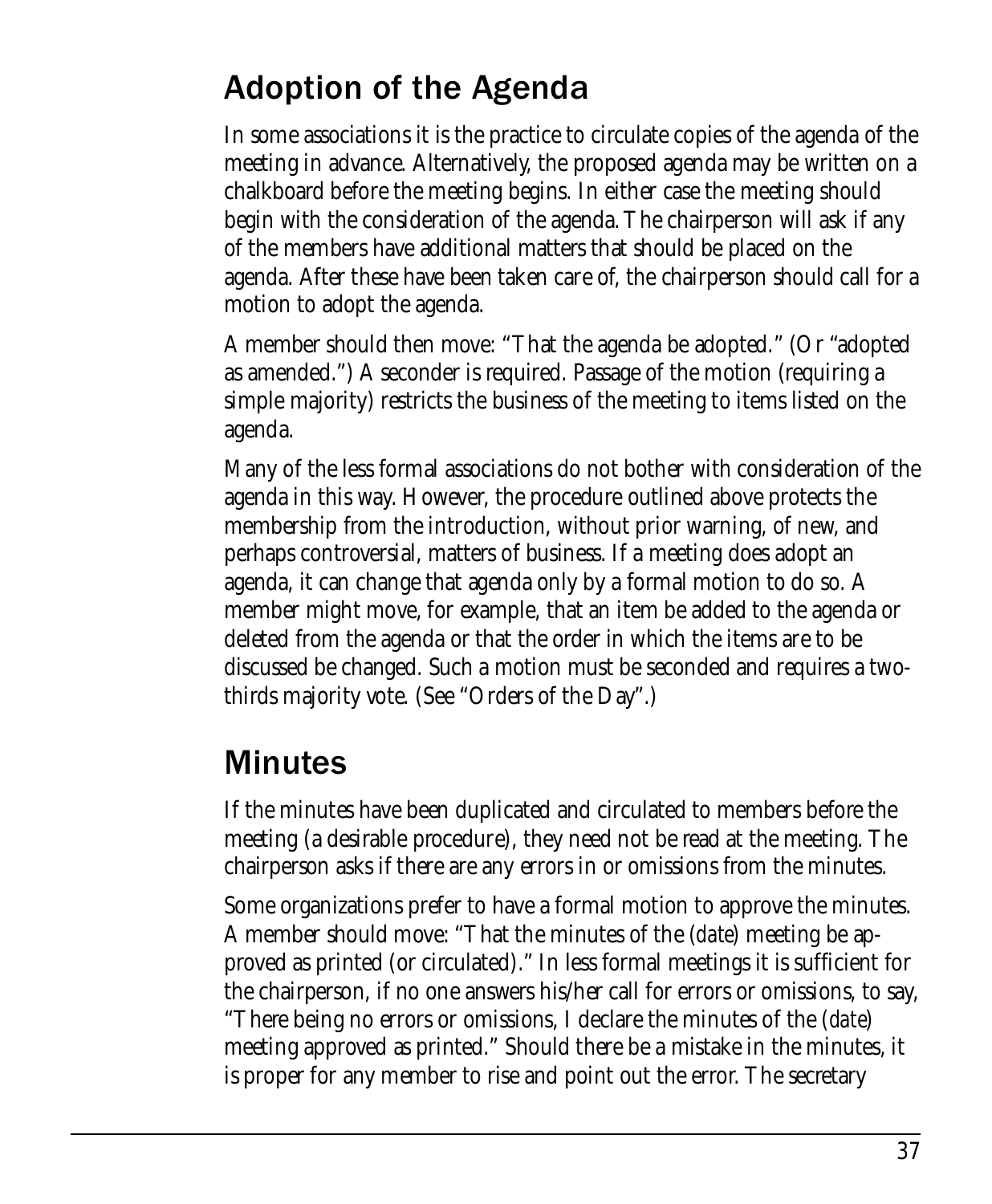should then make an appropriate correction or addition. The motion will then read: "...approved as amended."

# Executive Minutes

Sometimes the minutes of the previous executive meeting are read or summarized by the secretary. One purpose is to give information to the membership on the disposition of less important items of business that have been handled by the executive. Occasionally a member will ask for more information regarding the matters disposed of by the executive, and sometimes the general meeting will want to change the action taken by the executive. Such cases are usually rare, but they are indications of the necessary subservience of the executive committee to the membership as a whole.

On important matters of business the executive committee may have been able to arrive at recommendations that can later be considered by the general meeting. The reading or summarizing of the executive minutes can therefore prepare the membership for the discussion of important business on the agenda of the general meeting.

The executive minutes are not adopted or amended until the next executive meeting (having been read to the general meeting for information only).

## **Treasurer**

The chairperson will call upon the treasurer to present a report on the finances of the association. For a regular meeting this need be only a simple statement of the receipts and disbursements since the last financial report, the balance of money held in the account of the association, and some information about bills that need to be paid.

At the annual meeting the treasurer should submit a detailed record of the financial business of the year and this report should be audited (that is, checked thoroughly by at least one person other than the treasurer, to ensure that they present fairly the final financial position of the association and the results of its operations for the year).

Although it is not necessary to have a motion to "adopt" the treasurer's report at a monthly meeting, it is advisable to adopt the audited annual report. The treasurer should move: "That this report be adopted."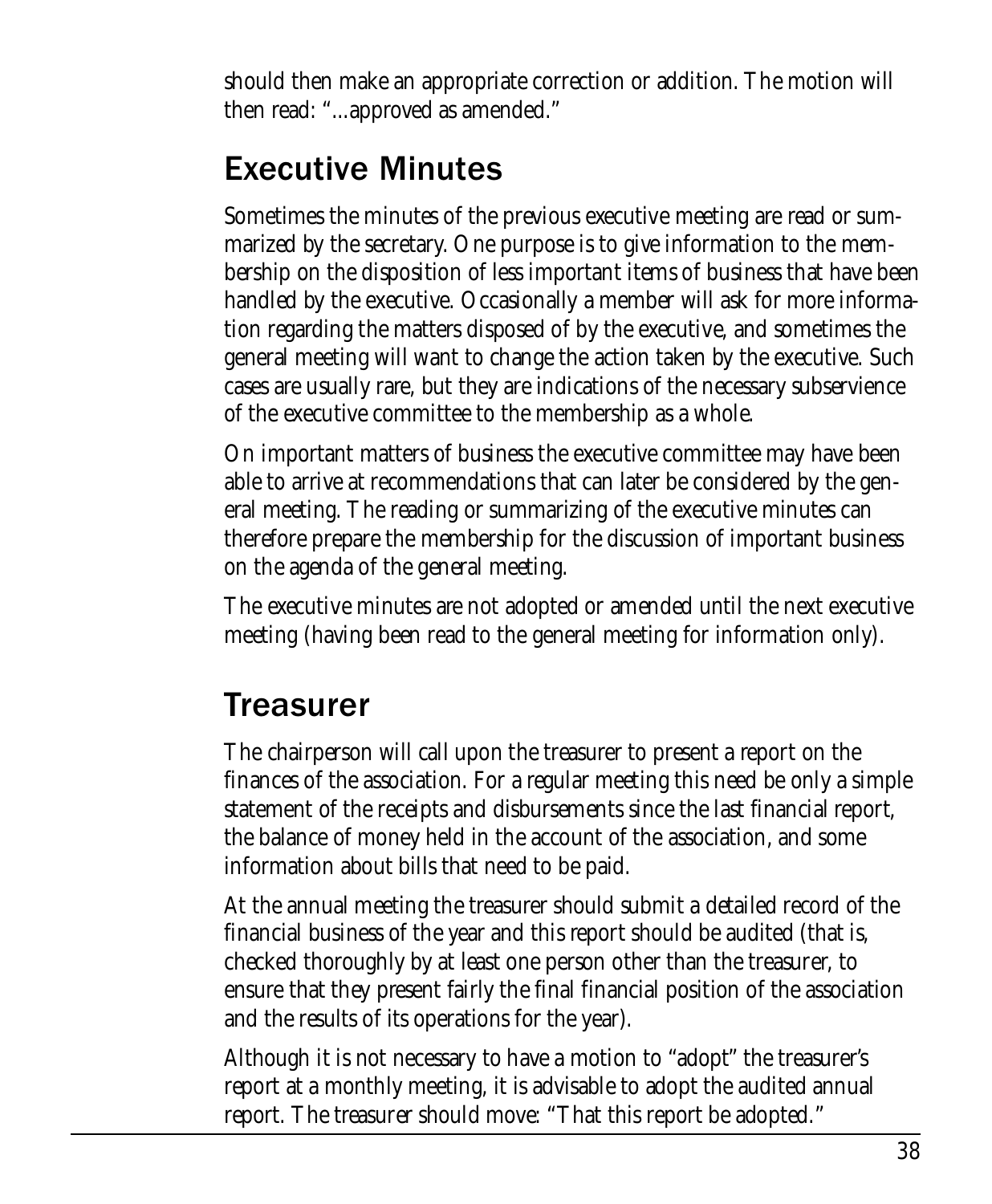#### Correspondence

Before the meeting, the secretary, in consultation with the chairperson, should separate the letters received into two groups—those requiring action and the others. Those letters that will probably require no action are summarized by the secretary. Usually it is sufficient to have one motion—"That the correspondence be received and filed."

Those letters that require action by the meeting will be read or summarized one at a time. The chairperson may state, after each has been read, that action on this letter will be delayed until "New Business," or he/she may prefer to have discussion of each letter immediately after it has been read. Each letter in this group will require a separate motion to dispose of it.

#### Unfinished Business

Any business that has been postponed from a previous meeting, or that was pending when the last meeting adjourned, is called "old" or "unfinished" business or "business arising from the minutes." It is usually advisable for the chairperson to remind the meeting of the history of this business before discussion begins (or he/she may call upon someone with special information to do this).

## Committee Reports

Before the meeting, the chairperson should check with committee chairs to determine which committees or task forces have reports ready for the meeting and the importance of the material to be presented. All reports must be listed on the agenda.

In establishing the order in which committees should be heard, the chairperson should give priority to those with the most important reports. If none of the reports is of particular importance, any committee report that is pending from the previous meeting should be heard first. Usually, standing committees are given precedence over task forces (a standing committee is one that functions over an extended period of time; a task force or *ad hoc* committee is set up to deal with a special problem and is discharged when its task is completed).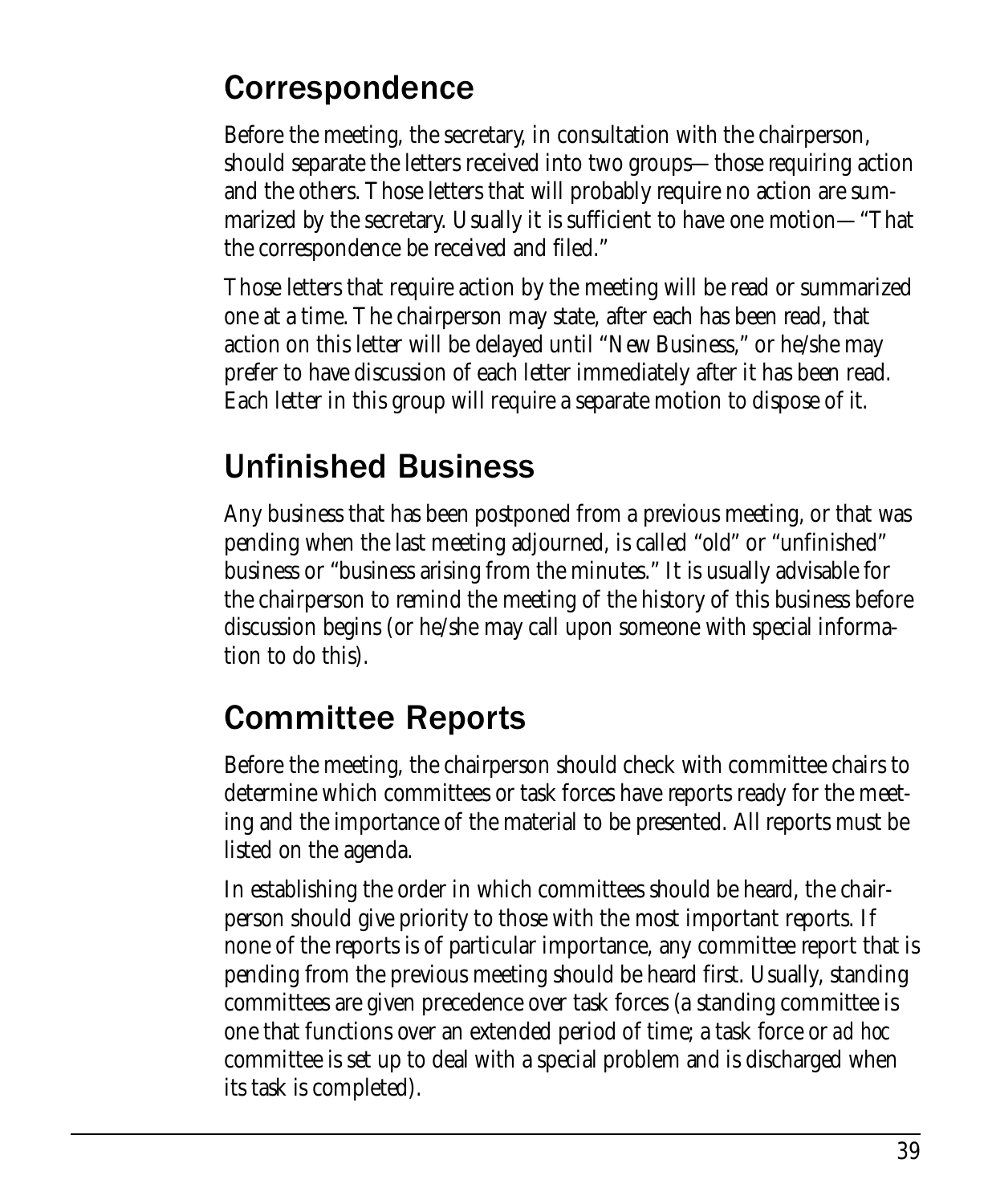Committee reports should be in written form, so that a copy can be placed in the association's files.

There is no need for a motion to receive a committee or task force report. The adoption of the agenda has guaranteed that the report will be heard.

If the report has been duplicated, the committee or task force chairperson should not read the report. He/she may want to make a few comments, however, before answering questions from the meeting.

 After all questions have been answered, the committee or task force chairperson will move any recommendations on behalf of the committee or task force. Robert's rules indicate that a seconder is unnecessary for such motions, because the motion is being made on behalf of a committee.

Amendments to the recommendations may be proposed by any member at the meeting. After all the recommendations have been dealt with, motions may be received from the floor dealing with the substance of the report or the work of the committee or task force concerned.

**Note:** A committee or task force report need not be adopted. On rare occasions, says *Robert's Rules of Order,* a meeting may have occasion to adopt the entire report. An affirmative vote on such a motion has the effect of the meeting's endorsing every word of the report—including the indicated facts and the reasoning—as its own. The treasurer's audited annual report should be adopted.

Occasionally it becomes evident that the report of a committee, or one of the recommendations, is not acceptable to a large proportion of the membership present at the meeting. The committee can be directed to review its work in the light of the discussion heard.

#### New Business

When all unfinished business has been disposed of, the chairperson will say: "New business is now in order." Items not included on the agenda may not be discussed unless the agenda is amended. (The motion to amend the agenda requires a two-thirds majority.)